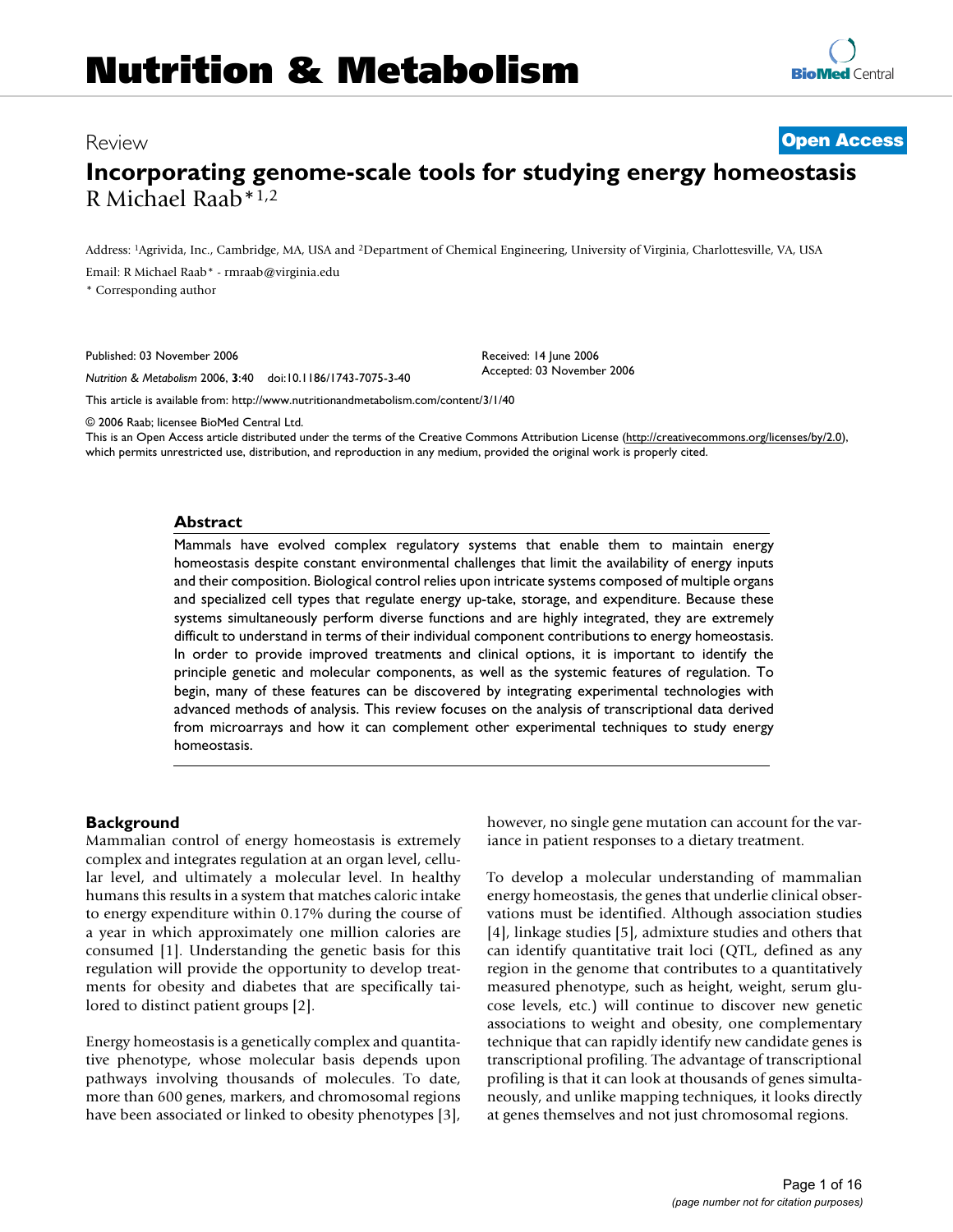DNA microarrays provide an efficient route to finding gene targets involved in quantitative traits and biological processes associated with complex phenotypes, such as energy homeostasis. The core concept is simple: genes that are differentially expressed between control and experimental samples may play a role in the observed differences in phenotypes. For example, C57/BL/6J mice treated with a high-fat, high calorie diet are known to become obese and insulin resistant [6,7]. Their evolving physiology is related to changes in transcription of genes mediating or responding to the treatment. Conversely, AJ mice fed the same diet are resistant to obesity and maintain glucose levels [8]. Comparing transcriptional differences between these two strains under the same conditions may help identify genes that are related to their physiology [9], if such transcriptional changes can be efficiently found and experimentally tested.

Transcriptional profiling *quantitatively* determines which genes are active or inactive in the environment from which the samples are taken. Thus, as opposed to looking for specific gene mutations that associate with energy homeostasis phenotypes (such as obesity (resistance), or insulin resistance), cellular responses from one treatment or genotype are compared with the responses from a different treatment or genotype to determine which genes are differentially expressed during phenotypic changes. This information can then be used in more detailed studies to screen for mutations and characterize relevant genes.

The advantages of using DNA microarrays for gene discovery, particularly with respect to complex diseases, are that they provide information on known or putative genes, require fewer samples than are necessary to identify quantitative trait loci (QTLs), are highly parallel, and allow direct, hypothesis based testing on a genomic scale. The fact that microarrays can directly implicate specific genes is a considerable advantage given the sample size required for QTL analysis, which only identifies genomic regions. So long as the variance in the array measurements can be quantified, direct statistical comparisons of transcript levels can be made with a moderate number of replicates.

The caveats of using DNA microarrays are that changes in gene transcription alone may not be responsible for phenotypic changes, and analysis can be challenging when confronted by 20,000 different transcript measurements. It is often wrongly inferred that changes in transcript levels correlate to changes in protein levels, or even worse, changes in protein activity, which is not true in many cases [10,11]. While increases or decreases in transcription *may* alter protein levels, there is no single correlation or function that tells how the concentration of mRNA is linked to the concentration of protein. Since it is often accepted that most phenotypes are the results of protein

activity, measuring transcript levels alone will not necessarily define the genes underlying a given phenotype and other data is often required.

Incorporating DNA microarrays and other genome-scale technologies in studies of energy homeostasis promises to provide information that will more thoroughly define important molecular pathways. Despite the potential of DNA microarrays, there are several challenges that researchers often confront when beginning to use this technology in their studies. The first is which system to use given the multitude of existing systems and possible differences. The second is how to extract the most relevant information, when confronted with perhaps hundreds of differentially expressed genes. The third is how to effectively integrate other data so that the relevance of an observed change in expression can be evaluated with respect to the phenomena of interest. Each of these topics will be discussed in this review.

## **Microarray systems and data acquisition**

DNA microarrays rely upon labeling mRNA populations and then rapidly separating them on the array to generate signals that can be quantitatively compared. The first attempts at transcription monitoring were rather modest: Patrick Brown's initial report [12] measured the transcript levels of only 45 genes simultaneously on one array. Today, arrays containing more than 20,000 gene probes are not uncommon [13,14].

There are currently two DNA microarray technologies that are most commonly used for monitoring transcription. One is a high density oligonucleotide system commercially available through Affymetrix (Santa Clara, CA), the other is typically referred to as a "cDNA system." While there are substantial differences between the two types of technologies [15], both quantify the distribution of transcripts from a pool of RNA.

Although Affymetrix style arrays are becoming standard, "spotted" microarrays are common in academia because they provide flexibility in both the array design, and the range of assays that can be conducted. On spotted arrays, mRNA is linearly converted into a labeled cDNA, which binds to its complementary probe during hybridization, and then is quantified by measuring the label abundance as shown in Figure 1. Standardization of the experimental protocols used in RNA harvesting, purification, labeling, and array hybridization, washing, and printing (when using cDNA arrays) is critical to obtaining good data. Numerous papers have been published on these topics [12,16-19] and there are a variety of on-line resources to help experimentalists optimize their protocols [20-24].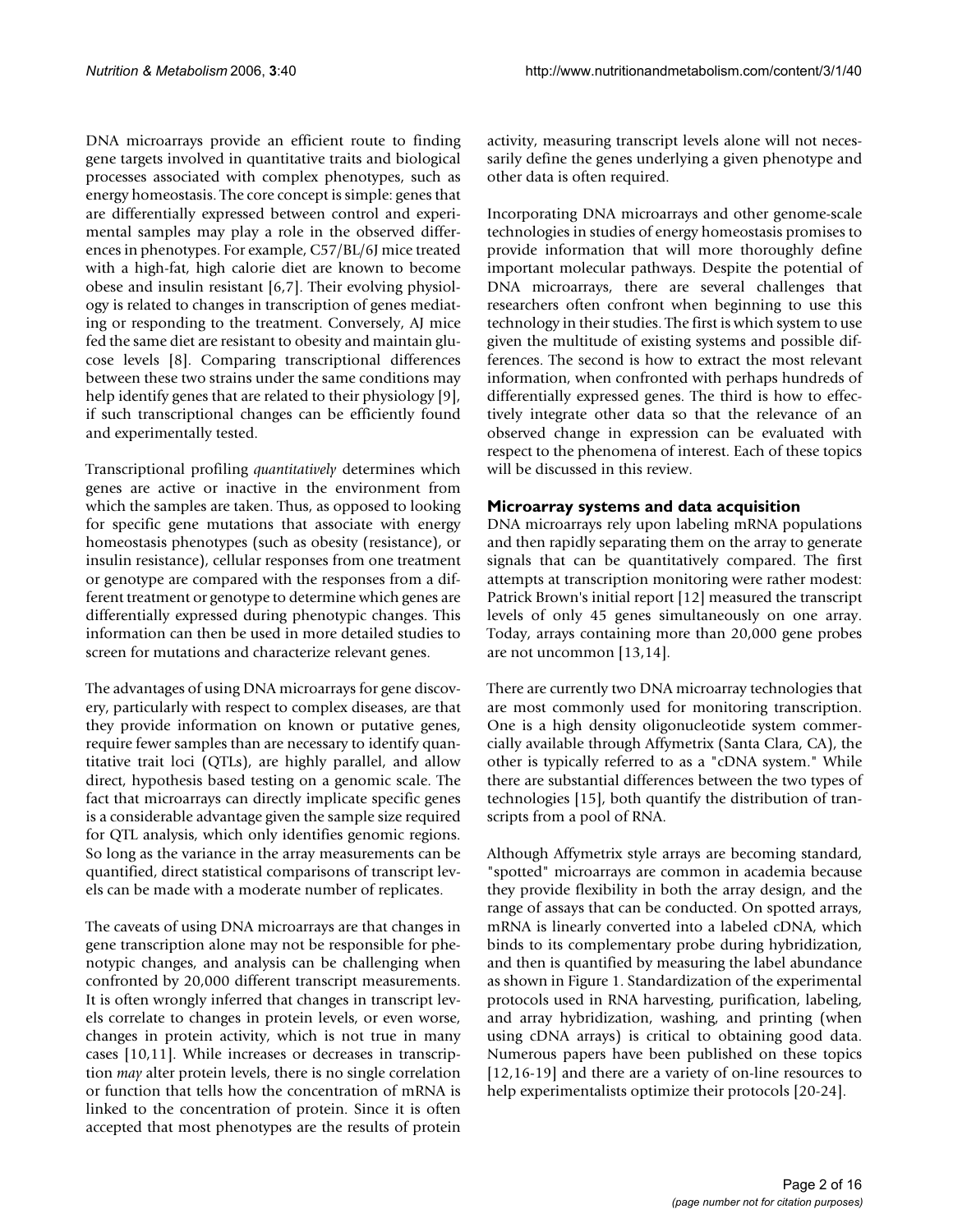TATGCGA2CTGAGCTAATCA

TATGCGA2CTGAGCTAATCA

GAGTACGCTGACTGGCTT

GTATACGCTAGACTGGC  $T_{\text{C}}$ AGCTAATCA ATACGCT4GACT ATACGCTAGACZ

#### **Figure 1**

DNA microarrays work by exploiting the specificity of DNA base pairing. The initial rules for hybridization were discovered by Erwin Chargaff and dictate that each guanine noncovalently pairs with a cytosine and each adenine is paired with a thymine [92]. The affinity and stability of the hybridized, double stranded DNA is therefore directly related to sequence complementarity. In this figure the labeled "target" molecules, representing the mRNA transcripts, compete for binding to their *complementary* "probe" molecules immobilized on the array. Once equilibrium is achieved, the arrays are washed and scanned to measure the transcript abundance.

Once the experimental protocols have been developed for a given system, reliable data can be obtained that quantitatively compares transcription levels for a vast number of genes. This data usually comes in one of two forms: a normalized intensity signal or a normalized ratio of signals.

Normalized signal intensities represent the absolute amount of labeled RNA bound to an individual gene probe of a specific sequence. Signals are usually normalized for local background fluorescence, amount of RNA in the sample, dye and labeling differences, and potentially for array to array variance. Normalized signal ratios are usually defined as the signal on one array (or in one fluorescence channel when a two-dye spotted array is used) divided by the signal on another array (or in the other fluorescence channel). In normalized ratios, one signal is typically the control signal while the other is the signal from an experimental treatment; thus a ratio of two might represent twice as much mRNA for a gene in the experimental sample compared to the control sample, while a

corresponding ratio of 0.5 would represent twice as much mRNA in the control as in the experimental samples.

Ratios provide a slight problem in data analysis because the variance in values for repressed genes (that is, genes whose treatment signals are less than the control signals) is bounded between zero and one, while values for overexpressed genes are not bounded and could in principle be any number greater than unity. To overcome this issue researchers usually transform ratio data to a base two logarithmic scale ( $log<sub>2</sub>$ ) such that a ratio of two would give a  $log_2$  value of +1, while a ratio of 0.5 would give a  $log_2$ value of -1, thereby placing both domains in a range that is amenable to linear data analysis techniques.

Data obtained are often validated using complementary techniques for a subset of probes on the array. One commonly used technique to validate transcriptional differences in a statistically meaningful way is RT-PCR, for which many varieties are available (SYBR-green based,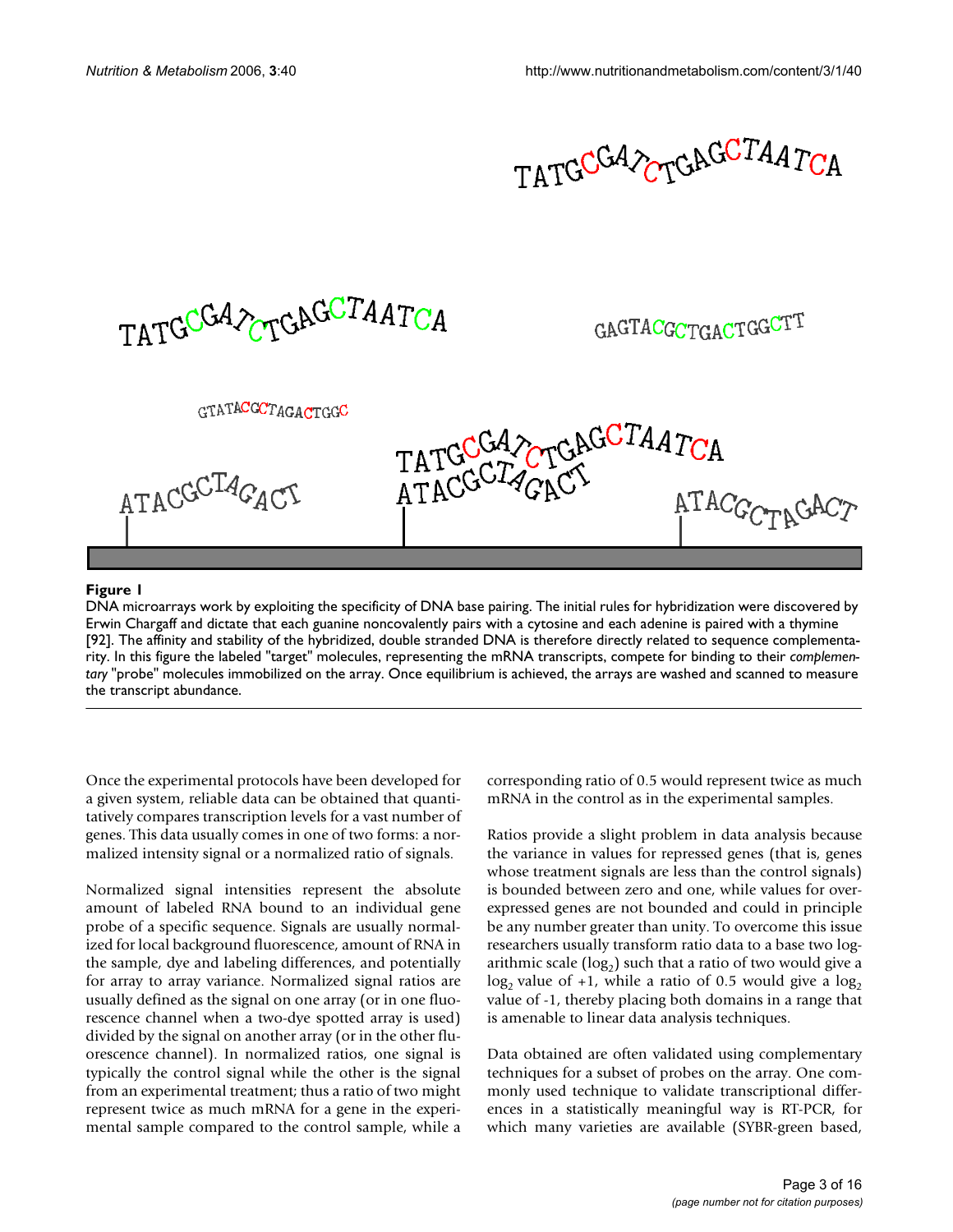TaqMan, etc.). This requires additional equipment, however, in recent years a number of companies have begun to offer lower cost instruments making RT-PCR validation amenable for many laboratories.

# **Experimental design and data analysis**

In studying energy homeostasis, valuable information can be extracted from microarray data by using statistical and data mining methods. Statistical methods rigorously quantify the reliability of differences in the microarray data [25] and can objectively evaluate changes in gene transcription ratios and derivative quantities [26]. Data mining is particularly useful for uncovering patterns and structure in microarray data that might have otherwise been difficult to detect through manual inspection and intuition [27,28]. Applying statistics and data mining methods to microarray data in unison enables rapid and reliable analysis without *a priori* assumptions that may bias the conclusions.

Selection of a particular analysis method depends largely on the experimental design and hypothesis being investigated. In all cases, proper statistical rigor should be employed, however, the significance level, correction for multiple comparisons, and other parameters can be used to arbitrarily increase or decrease the number of genes identified as having a change in transcription. While these parameters are rigorous values whose selection should be explained in any investigation, they provide some level of flexibility in selecting an overall gene set to be used subsequently in data mining.

## *Statistics*

Many statistical methods have been used to analyze gene transcription data [29-32]. Selection of any particular method is highly dependent upon the experimental design and type of microarray technology used.

To assess differential gene expression, a gene by gene t-test [33-35] can be applied to evaluate statistically significant expression differences in pairwise comparisons between the control and experimental samples. A common question that arises pertains to whether the Bonferroni-correction for multiple tests is appropriate [36]. Employing this correction factor will decrease the number of false positives in the data set by dramatically increasing the acceptable threshold for significance, however, it also exaggerates the number of false negatives [25], which defeats the principle advantage of using microarrays: conducting many comparisons simultaneously in parallel. One way to get around this is to employ more replicates or to validate changes of interest using a complementary method, such as RT-PCR or Northern Analysis.

Another useful method is Wilks-λ based ranking [37-39]. This technique is particularly appropriate for *multi-class* comparisons, ranking genes on the basis of their within group, and between group variances. Thus, a gene exhibiting a small variation within each of several groups, but large variation between groups would rank highly; conversely a gene that had a high level of variation within a group, and a low level of variation among the groups would be ranked low. The Wilks-λ score can be transformed into an *F* statistic, which is compared with the *F* distribution to assess the statistical significance of the observation [38].

# *Data mining*

There are three general types of data mining analyses commonly used with microarrays:

• *Sample Classification*: In static experiments where samples are treated with different conditions (such as diets), genes that can classify the treatments may be important in the underlying biology and therefore interesting candidates for further studies.

• *Clustering*: In experiments where each sample represents either a timepoint or a single treatment, patterns in gene transcription are observed and genes demonstrating similar responses may be co-regulated, which can lead to identifying regulatory sequences or molecular factors.

• *Systems Identification*: In experiments where it is desired to discover other kinds of interactions, including putative cause-effect relationships and relationships among different data types, these methods can be used to create models that define statistically significant relationships, whose features can be tested experimentally.

## *Sample classification*

As opposed to statistical techniques that focus on the mean and variance of one variable, or differences in pairwise comparisons, multivariate techniques focus on covariances or correlations [37,39]. These methods attempt to uncover structure in the data set and identify what are the most important variables. In analyzing transcriptional data, multivariate techniques provide a way of quickly classifying treatments based upon the gene expression. For example, hypothalamic gene expression could be compared among mice fed isocaloric diets composed of normal chow, high-carbohydrate, high-fat, and high-protein. Changes in gene transcription that best predict the different treatments could then be used to classify the samples and the underlying genes would be good candidates for genotyping and additional studies. There are many different methods, however, Fisher Discriminant Analysis (FD Analysis) and Principle Component Analysis (PCA) are commonly used.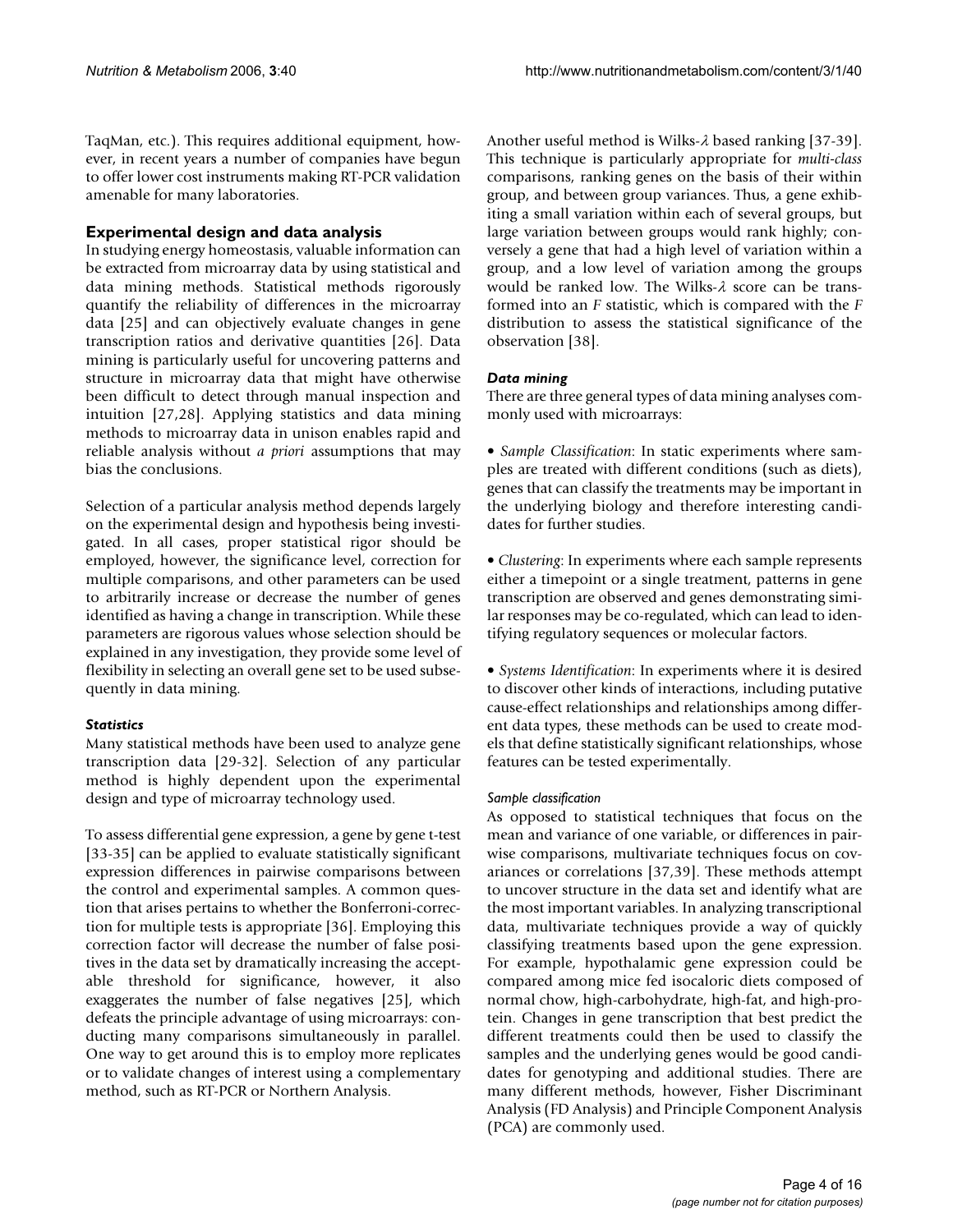Fisher Discriminant Analysis [39-41] (FD Analysis) is a method that determines combinations of genes capable of correctly classifying the experimental samples. Thus if RNA samples were taken from normal mice, diabetic mice, and diabetic mice treated with a thiazolidinedione, FD Analysis could be used to find genes whose expression classifies these mice according to their collective gene transcription profiles. In this regard, FD Analysis is considered a *supervised* data analysis method because the sample classes are defined at the outset. FD Analysis identifies genes that best place the samples into predefined treatment classes by maximizing the distance between the classes.

FD Analysis provides *linear combinations of gene expressions* that are selected according to the discriminatory power of gene groups as opposed to individual genes. Samples are scored based on the weighted contributions of each gene to a newly defined metric called a canonical variable. Because each gene's contribution to a sample's score is weighted by a coefficient called a "loading," genes with very small loadings do not significantly contribute to the sample's score and classification, and can therefore be eliminated from further consideration. A score is thus defined as

$$
S = \sum \lambda_1 g_1 + \lambda_2 g_2 + \dots + \lambda_i g_i + \dots + \lambda_n g_n \quad (1)
$$

where *S* is the sample score,  $\lambda_i$  represents a gene's loading, *gi* represents a gene transcription level (or ratio), and the sum occurs over all discriminatory genes, *n*.

This technique can be used as a tool to visualize microarray results in a lower dimensional space defined by the canonical variables. The canonical variables are metrics calculated as a weighted linear sum of the other variables, in this case gene expressions, as shown in Equation 1. The underlying principle is that if the scores accurately classify the samples, then the genes selected to determine the scores differentiate the treatments when sample classification is used as a criterion.

In FD Analysis the canonical variables, **V**, are selected so as to maximize class separation [40]. These variables are determined as the eigenvectors of the inter-group variance, **B**, scaled by the intra-group variance, **W**, as

 $W^{-1}$  **BV** =  $V\Lambda$  (2)

where

$$
\mathbf{B} = \mathbf{T} \cdot \mathbf{W} \quad (3)
$$

$$
\mathbf{T} = (\mathbf{X} - \mathbf{1}\,\overline{X}^T)\,^T(\mathbf{X} - \mathbf{1}\,\overline{X}^T) \qquad (4)
$$

$$
\mathbf{W} = \sum (\mathbf{X}_j - \mathbf{1}\overline{X}_j^T)^T (\mathbf{X}_j - \mathbf{1}\overline{X}_j^T)
$$
 (5)

and the sum occurs over all of the sample classes. In this formulation **X** represents the (*n* samples (rows) × *g* genes (columns)) data matrix, **T** represents the total variation among all the data, and the eigenvalues,  $\Lambda$ , indicate the discriminatory power of the canonical variables.

Sample classification is often tested by dividing the samples into training and test sets to determine the statistical significance of the findings. In these procedures, a subset of the samples can be used as a training set to develop a model that predicts the membership or other (test) samples. The membership of the training and test sets can be varied in iterations of the analysis to determine the error rate based upon false classification. Genes with large absolute values for their loadings, which are most commonly identified in successful classification models, become lead candidates.

One way to think intuitively about eigenvectors is that they represent the "factors" (variables; the genes in microarray data) that describe (that is, can be used to quantitatively predict most of) the data matrix. An eigenvector's representation is based upon how it weights a variable or "factor" within the data; variables with large absolute values in the eigenvector are important and those with values close to zero can be discarded.

A nutritional analogy would be a data set that described the caloric content of different meals based on their composition. Here, each sample would contain data on a different meal. This data would be defined by the number of calories contained in each dietary component of the meal (such as starch, cellulose, glucose, sucrose, lipids, cholesterol, protein, etc., and are analogous to genes in microarray data), which would define a sample vector such as:

 $\text{Meal}_1 = [\text{Starch}, 10] + [\text{Lipid}, 2] + [\text{Protein}, 3] + \dots$  (6)

If the data set contained vectors for: ten meals that were analyzed and considered high in carbohydrate, another ten representing meals high in fat, and a third ten representing control meals, then FD Analysis could be used to accurately classify these meals into the predefined groups based upon the caloric content of their components. In this example the original data matrix, **X**, would have 30 rows, one for each meal, and several dietary components, *g*, whose caloric content was measured in each meal (*30* meals × *g* dietary components). The eigenvectors selected could be used to score each meal according to the caloric content of its components, and it would be anticipated that the components, or "factors", that were most heavily weighted would be specific carbohydrate and fat compo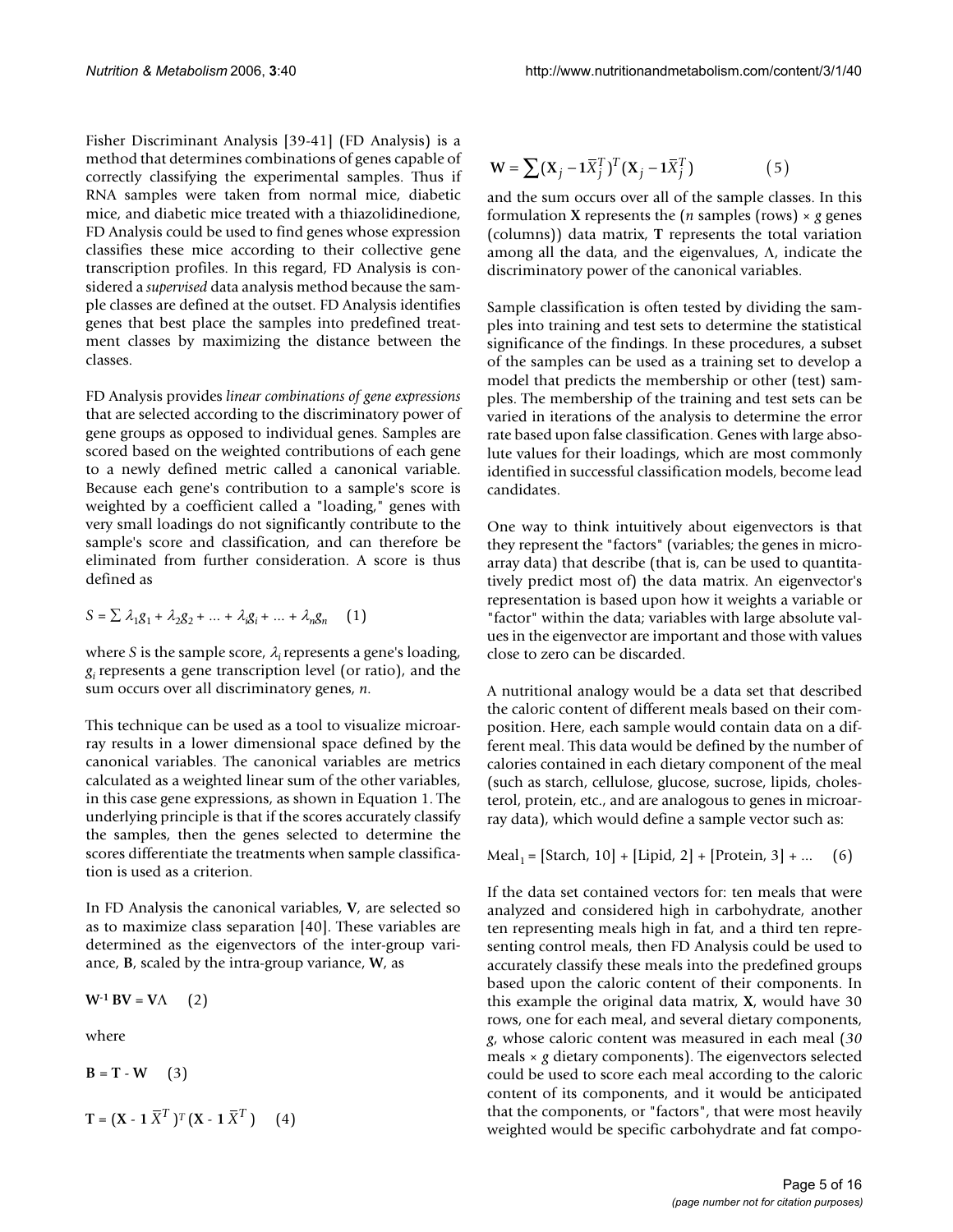10

nents. By looking at the absolute value of the loadings for each component, one can determine which components are critical to classification of the meals into the high-carbohydrate, high-fat, and control meal groups. Furthermore, knowing the quantitative relationship between components allows a researcher to explore new hypotheses about the system: does decreasing glucose content and increasing protein content change a high-carbohydrate meal into a control meal, or can new meals be designed that lie between the groups in the FD Analysis space, and what are their properties? The gene data can be similarly analyzed and viewed in terms of genetic contribution to complex phenotypes.

We used FD Analysis to investigate hepatic gene regulation in response to diet induced obesity and insulin resistance [42]. In those studies whole genome microarrays containing 17,280 gene probes were used to examine transcription in three groups of C57/BL/6J mice: 1) the "control group" received a normal diet for 10 weeks, 2) the "high-fat group" received a high-fat diet for 10 weeks, and 3) the "fasted/weight reduced group", which was fed the same high-fat diet for ten weeks followed immediately by 48 hours of caloric restriction, returning their weights to baseline levels prior to tissue harvest. The resulting classification among these treatments is shown in Figure 2.

Principle component analysis (PCA) is similar to FD Analysis in that it can be used as a data reduction technique and to find structure in a data matrix. It is a multivariate classification method that, like FD Analysis, scores samples according to linear combinations of gene expressions.



## Figure 2

Fisher discriminant analysis plot of mouse liver samples. Samples were scored according to the canonical variables determined by Fisher Discriminant Analysis (FD Analysis). Each canonical variable is defined as a weighted sum of 100 specific genes. To score a sample, the gene expression value is multiplied by an FD Analysis coefficient, called a loading, and the products from the 100 genes used in the analysis are summed to give the canonical variable score for the sample. F/WR: Fasting/Weight Reduced.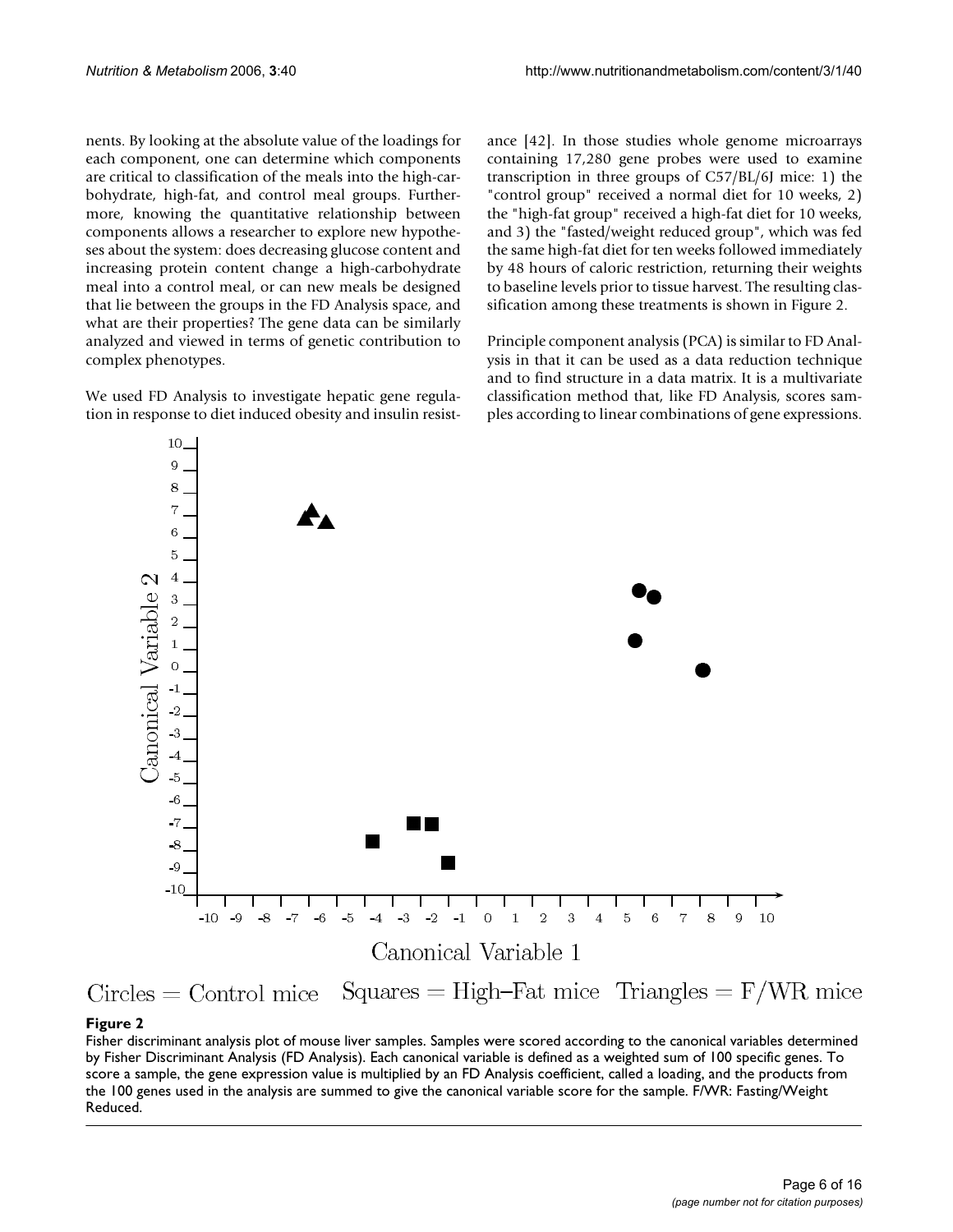The difference between FD Analysis and PCA is how they choose which genes are used in the scoring procedure. For this reason both techniques can be used to find different sets of genes, some of which will be commonly identified using both algorithms.

PCA reduces the original set of variables (in this case genes) into a smaller, orthogonal set of variables that is composed of linear combinations of gene expression data, called principle components. It is the principle components that define the sample scores in the same manner as the FD Analysis canonical variables. Unlike FD Analysis, PCA is *unsupervised*, that is, it does not assign the samples to a specific class *a priori*. Instead the coordinates of the smaller, orthogonal variable set are chosen such that they capture as much of the total variance as possible in the original data. In this way, it may be possible to identify groups of genes or samples that show similar behavior.

The procedure for using PCA has been described previously [37,43,44] and the mathematics is briefly reviewed here. For a given data matrix composed of *n* samples and *g* genes, the data may be scaled and is usually transformed into a covariance or correlation matrix. The principle components are identified as the set of vectors, each containing coefficients,  $y_1$ ,  $y_2$ , ...,  $y_i$ , ...,  $y_{m-1}$ ,  $y_m$ , such that  $y^T X$ is maximized over all linear combinations of **X** with the constraint  $y^T y = 1$  for all vectors. To find this set of vectors, it has been shown that they must satisfy *g* simultaneous equations of the form

$$
\left(\mathbf{C} - \lambda_i \mathbf{I}\right) \underline{\gamma}_i = 0 \qquad (7)
$$

where C represents the correlation or covariance matrix, depending upon which transformation was used to convert the original data matrix.

This is the common eigenvalue, eigenvector problem. Nontrivial solutions for the eigenvectors, y*<sup>i</sup>* , can be found by solving for the eigenvalues,  $\lambda_{i'}$  of the determinant

 $|C - \lambda_i I| = 0$  (8)

The determinant of these equations results in a polynomial of order *g*; hence the *g* roots associated with the polynomial are the eigenvalues. From this set, the first principle component can be identified by choosing the largest eigenvalue (root of the polynomial) and then solving for the corresponding eigenvector. This eigenvector gives the coefficients of the variables, genes in this case, of the first principle component. The procedure is then repeated for each of the subsequent *g* eigenvectors with the constraint that the principle components must be mutually orthogonal. Other methods of calculating the principle components are possible such as orthogonal

decomposition of the input matrix or by using nonlinear iterative partial least squares [45,46].

Because PCA is not scale invariant, using either the covariance or correlation matrix will affect the solution obtained, and the resulting solutions from the two different matrix transformations will not be related. For this reason it's prudent to conduct both transformations and run the analyses in parallel.

# *Cluster analysis*

Cluster analysis is used to find genes that are potentially co-regulated. The concept is simple: if one gene is induced or repressed in the same manner as another gene, across many samples (either conditions or timepoints), then the two genes may share similar regulation. While the biological significance of such a relation still must be assessed, cluster analysis provides targets for the discovery of new transcriptional regulatory elements, factors, and mechanisms.

There are numerous clustering algorithms [47-49], all of which generally follow this procedure: 1) Data normalization, 2) Data filtering, 3) Data clustering. Data normalization is used to correct for artifacts that may influence the data, such as differing dye incorporation rates, and has been reviewed substantially in the literature [26,50,51]. The most commonly used normalization methods are mean-centering and autoscaling. Mean centering reduces the mean transcriptional value of any gene across all samples to zero by subtracting the gene's mean transcriptional value from each sample value (across all samples in the data set). This causes the clustering algorithm to focus on the variance in each gene about its mean as opposed to the absolute level of transcription for any given gene. Autoscaling transforms the data into a set that is mean centered and has unit variance. This helps identify established patterns that are independent of the mean and are well conserved across the samples. Data filtering is usually used to remove noise in the data set. Many different types of filters exist and the choice of any given filter depends partially on the experimental design. It is common to remove genes that either do not have reliable values across all samples, or genes that were not statistically different in a minimum number of samples. Once the data is processed, clustering can begin.

There are many different clustering algorithms, such as Kmeans [52,53], nearest neighbor [54], self organizing maps [55], and hierarchial [56]. These algorithms assemble genes into groups that have similar patterns and therefore may be related. While they often will produce similar results, there are nuances to each method that can cause differences to arise and thus using multiple algorithms with a single data set may be worthwhile. For example the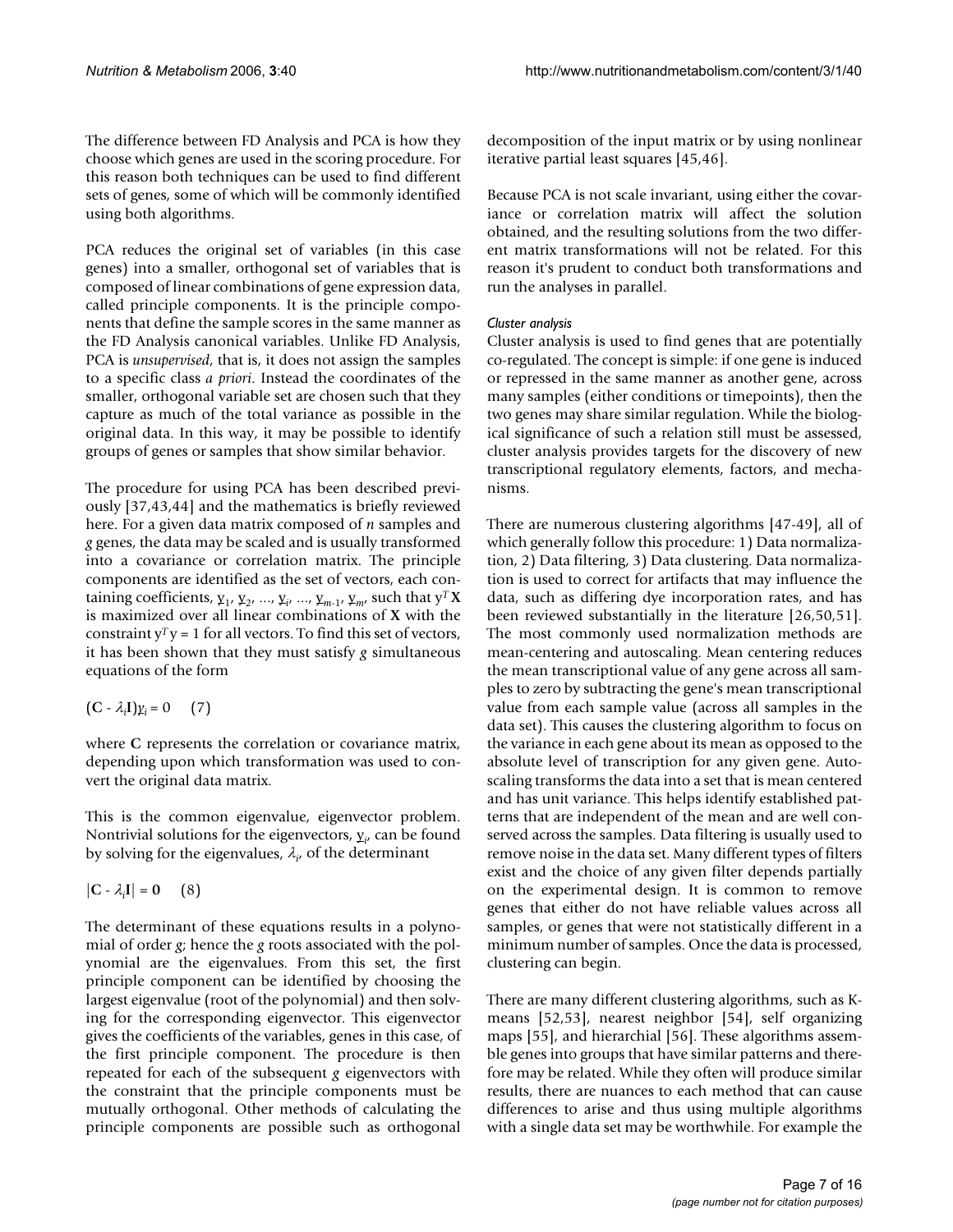degree of statistical correlation between gene transcription profiles may be used as a criteria for clustering and changing the required statistical cut-off for correlation can vastly affect group membership.

Clustering can also be used to look for specific patterns of gene expression that correlate with a predefined molecular phenotype. Because the transcription data is usually normalized, mean centered or autoscaled, and unitless when it enters a clustering algorithm, other data types can easily be incorporated if they are similarly processed. Thus if the effect of a dietary treatment on adipose gene transcription was being studied, and intracellular protein levels were also measured for a set of specific proteins (via Western Analysis, mass spectrometry, or IR-fluorescence), the protein data could also be included in the data matrix. In this case genes that were in clusters correlated or anticorrelated with the proteins may be related. While the role of the genes within a cluster must be subsequently resolved, the ability of clustering to examine the relationships between genes and other physiological data is an important tool for future studies.

For example, we studied the effect glutamine concentration on hepatoma metabolism. It has been previously reported that glutamine affects glucose up-take and glycolytic flux [57,58], and can serve as a carbon source for gluconeogenesis [59] and *de novo* lipogenesis [60]. In our experiments, the concentration of glutamine was oscillated in the cells' medium causing changes in gene transcription and glycolytic flux.

To identify genes that were either correlated or anti-correlated with the flux measurement, we used Pearson correlation [27] and Teiresias [49], which is a pattern discovery algorithm. Teiresias converts the expression data into discrete patterns by categorizing each transcription value into one of several predefined bins. It then finds patterns in the discretized profiles. Unlike other clustering algorithms, Teiresias searches transcriptional data for all possible patterns defined by several input parameters, including patterns that are not "full." For example, if the gene expression data is discretized into bins defined as increased (I), unchanged (U), and decreased (D) expression, then for an expression profile with five samples, Teiresias can find full patterns (such as "U D U I U") or partially full patterns (such as " $(U, I) D (D, U) I U$ " or "U . U I ." where either value is permissable within the parentheses, and the period allows any value, I, U or D.). Figure 3 shows the result of using Teiresias to cluster genes based on their relation to the glycolytic flux determined in the experiment.

Clustering results in our hepatoma investigations showed that increased transcription of some genes was required to

allow cells to respond to the changing glutamine concentration. Most of the genes found to be correlated or anticorrelated with flux were not known to be directly connected to intermediary metabolism, thus highlighting other genes and systems that are perturbed as a result of glutamine changes in the medium.

# *Systems identification*

Clustering and sample classification can detect genes that are similarly expressed, whose expression levels match a pattern of interest, or genes that can classify experimental samples, however, they cannot easily relate gene transcription to quantitative metrics that describe energy homeostasis. Thus, some method of analysis is required to link identified genes to environmental perturbations or measurable changes in energy up-take, expenditure, and storage. Because both microarray and physiological data can possess many dimensions, regression methods that reduce the dimensionality of these data sets and find correlations between them are very important to integrating microarray data with other data types. Methods of analysis that can link expression data to other phenotypic markers, or that can incorporate other types of data, provide tools for the investigation of system properties [49,61-63].

One way to investigate these types of multivariate problems, where it is desired to correlate multiple inputs, represented by an "X-Block," (**X**), with multiple outputs, represented by a "Y-Block," (**Y**), is to use a regression method called partial least squares (PLS) [64]. PLS considers the *collective contributions* of the inputs to the outputs, and thus utilizes multidimensional data as opposed to other regression techniques that use data with a single dimension. It is advantageous for large systems because both **X** and **Y** are decomposed into a lower dimensional space where their relationship is explored.

As an example, we explored the application of PLS to microarray data by investigating how a murine hepatoma cell line (Hepa1-6 cells) alters its gene expression to control glycolytic flux (unpublished data). In these experiments [49], total RNA was isolated at each time point and the microarray data was used for **X**; at the same time the forward flux through phosphohexose isomerase was measured using tritiated glucose (which generates labeled water) and used for **Y**. Based on the experimental results a PLS model was created, where the transcription data (11 samples  $\times$  3,185 genes) was related to the flux measurements (11 samples  $\times$  1 flux measurement).

After autoscaling the data matrices, PLS was run to construct the model. PLS decomposes the original data matrices into a lower dimensional space and then builds a correlation between the reduced matrices. The decompo-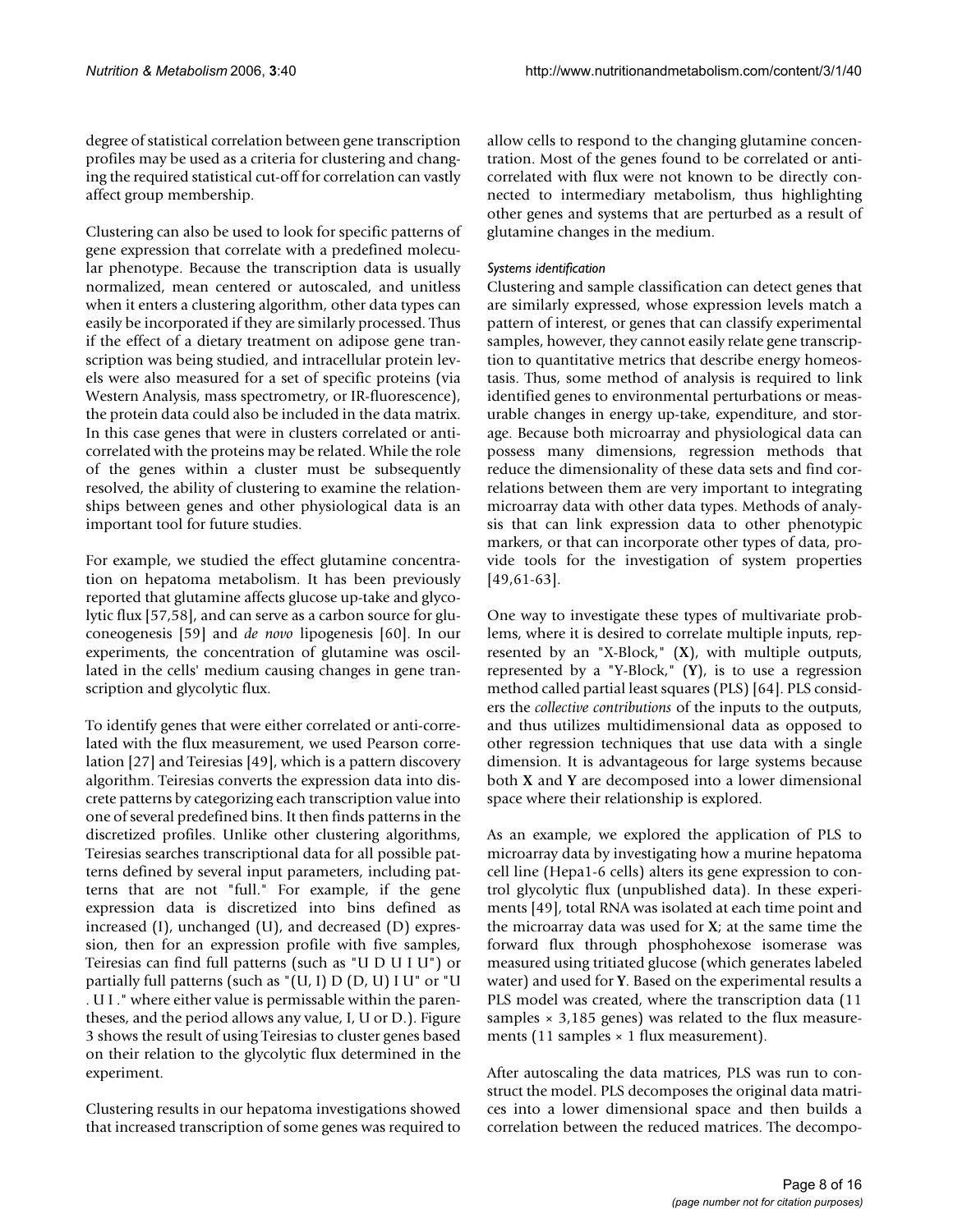

Figure 3

Clustering of genes related to glycolytic flux from the Teiresias algorithm. In this case Teire-sias was asked to find patterns of the type ". . -F -F -F F F F F F . . F", where "." represents any transcript value, "F" represents a transcript level that correlates with the flux, and "-F" represents a transcript level that is anticorrelated with the flux.

sition of the original matrices is defined by their "outer" relations, given by:

$$
\mathbf{X} = \mathbf{T} \mathbf{P}^T + \mathbf{E} = \sum f_h \underline{p}_h^T + \mathbf{E} \quad (9)
$$

 $Y = U Q^{T} + F = \sum u_h \underline{d}_h^{T} + F$  (10)

Because it is possible to let the matrices **T** and **U** (referred to as the "score" matrices) represent the variable matrices **X** and **Y**, a mixed inner relation can be established using:

 $Y = T B Q^T + E$  (11)

The resulting model is shown below in Figure 4.

In Figure 4, the PLS model prediction based upon gene transcription data correlates with the flux measurements.

The resulting model selected 132 of the 3,185 genes in the study to predict the glycolytic flux. Indeed, when the model was recreated using random sets of genes, none of the random gene sets predicted the data as well as our model, nor did any of the resulting models capture as much of the variance as our model [9].

Although PLS is a powerful correlation algorithm for linking different types of multivariate data, care must be used in its application. Because gene transcription data sets often contain many more genes than samples, we conducted a number of studies using random data to determine if statistically significant models could be derived between unrelated data sets [9]. It was found that if the number of genes is much greater than the number of samples, accurate model predictions could arise by chance from random data. Thus to have relevant models, the number of samples used must make the data matrix closer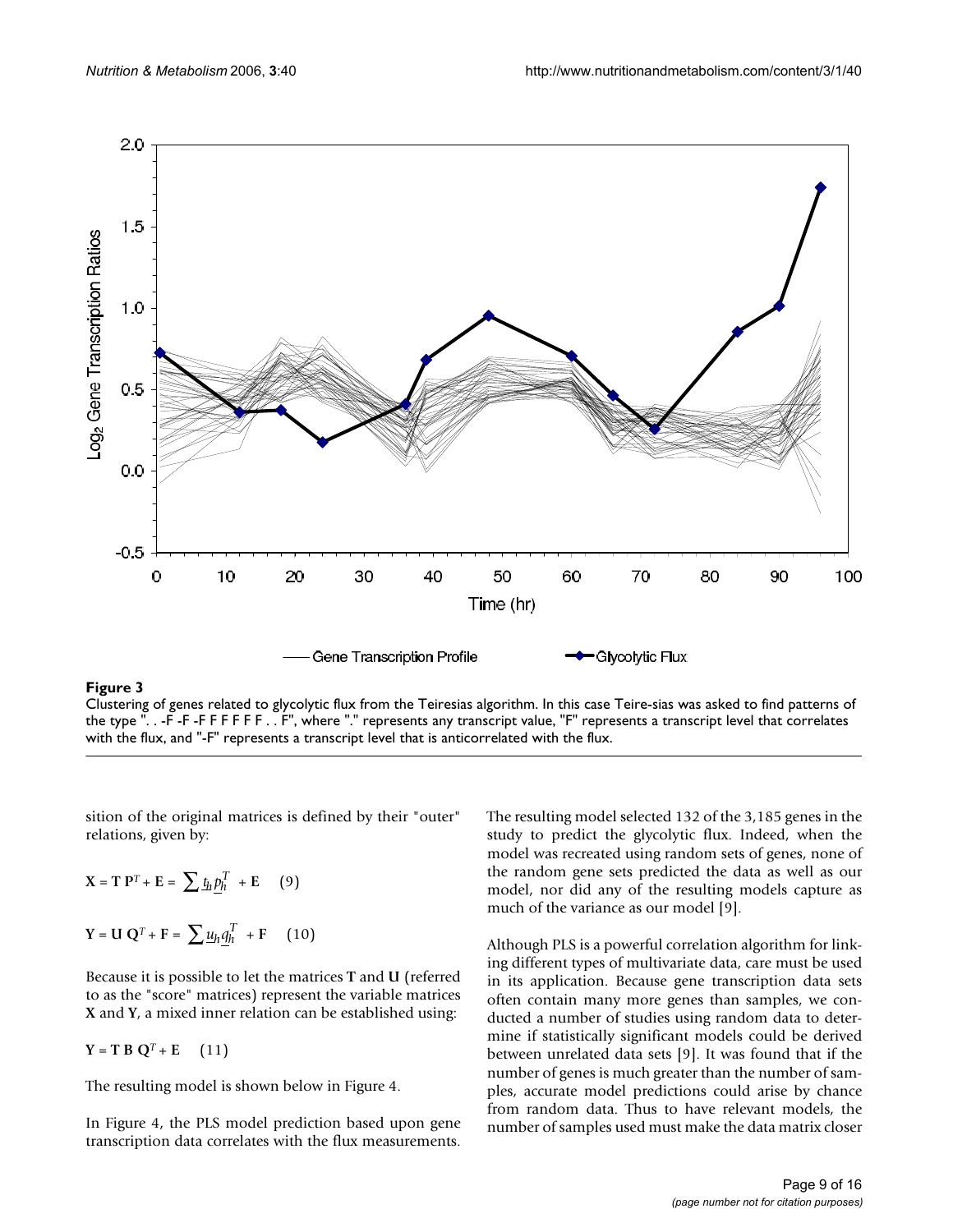

Partial Least Squares model prediction of glycolytic flux based upon gene transcription values.

to full rank than is typical in most microarray experiments. For full genome arrays this would require thousands of samples, which is prohibitive in most experiments. Given these circumstances, PLS may not be a suitable tool for discovering new relationships between gene transcription data and other biochemical data contained within the Y-block. This does not preclude the useful application of PLS to either discovery, or for modeling biological systems where full rank data may be obtained. It does necessitate careful planning in the prudent use of the technique.

Although there are usually many more genes than samples in microarray experiments, depending upon the experiment there may be effective ways to limit the gene domain. Most of these rely upon either rigorous computational selection methods (for example, tests for reliable signals or differential expression), or biological hypotheses that can be used to study a sub-set of the genes with respect to the desired outputs (in which case measuring transcript levels using RT-PCR may provide more accurate data). In these cases the researcher is either assuming that most of the relevant genes are in the model, or statistically tests the gene set to try and find a relevant subset.

Another systems identification algorithm is called Time Lagged Correlations (TLC) [63]. TLC is based upon clustering, and therefore can incorporate any data type, however, it goes beyond identifying simple relationships to identifying directional relationships.

The various forms of clustering [43,47,65] employed to date have produced potential gene relationships and in some cases have yielded the identity of transcription factor binding motifs. Despite their success, these methods are limited in their ability to infer causality or directional relationships between genes and other data types. The results of clustering algorithms yield relations such as "transcription of gene *A* predicts transcription of gene *B*," which is the same as saying "transcription of gene *B* predicts transcription of gene *A*." Neither Bayesian networks [66], nor information theory based approaches [67] have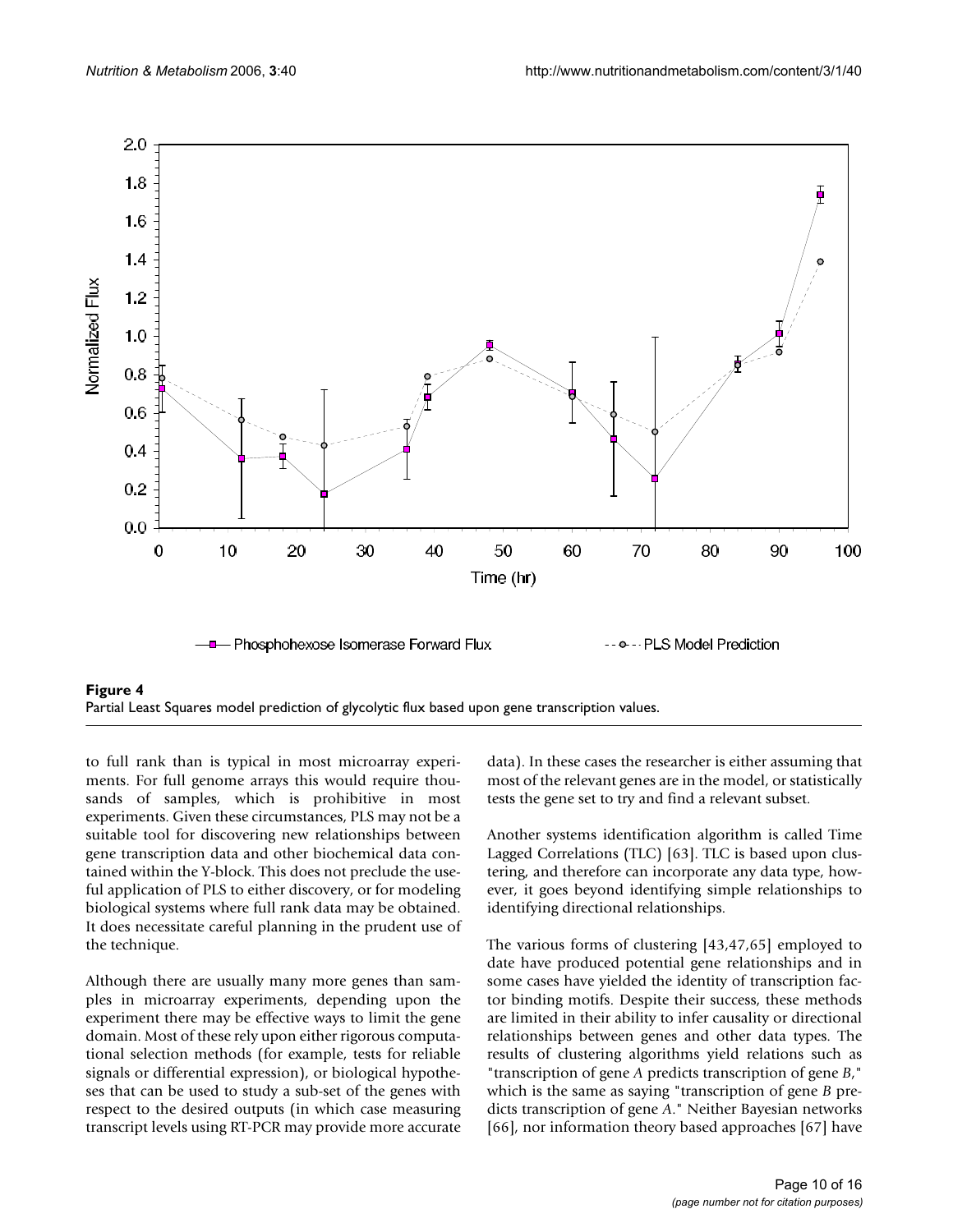made use of the sequential nature of time-series data in current applications. When enough time points are available to prevent over fitting the data and find statistically significant correlations, a discovery method to uncover potential causal relationships among genes and other data types may be attempted. Directionality is incorporated into probabilistic networks by determining the temporal order in which expression patterns are affected in a sequence.

Transcriptional regulatory behavior can be examined by probing the *dynamics* of gene expression in carefully designed experiments covering a wide range of conditions. Dynamic experiments that sequentially vary external parameters (such as diet composition, amount, or energy expenditure) offer insights into how cellular physiology depends on changing environmental conditions. TLC analysis can be used to identify putative causal relationships between system perturbations and responses. TLC uses linear Pearson Correlations [27] by determining the best correlations between transcript profiles shifted in time. For a transcription profile representing *n* measurements taken at equally spaced time points, the correlation between genes *i* and *j* with a time lag,  $\tau$ , is **R**( $\tau$ ) = ( $\tau$ <sub>*ii*</sub>( $\tau$ )), defined as

$$
S_{ij}(\tau) = \langle (x_i(t) - \overline{x}_i)(x_j(t + \tau) - \overline{x}_j) \rangle \quad (12)
$$

$$
r_{ij}(\tau) = \frac{S_{ij}(\tau)}{\sqrt{S_{ii}(\tau)S_{jj}(\tau)}}
$$
(13)

where  $x_i(t)$  is the expression of gene *i* at time *t*,  $\bar{x}_i$  is the average expression value of gene *i* across all time points, and the angled brackets represent the inner product between the time-shifted profiles [63]. The matrix of lagged correlations  $R(\tau)$  can be used to rank the correlation and anticorrelation between genes through conversion to a Euclidean distance metric, d*ij*:

$$
d_{ij} = (c_{ij} - 2c_{ij} + c_{jj})^{1/2} = \sqrt{2} (1.0 - c_{ij})^{1/2} \qquad (14)
$$
  

$$
c_{ij} = max |r_{ij}(\tau)| \qquad (15)
$$

where,  $c_{ij}$  is the maximum absolute value of the correlation between two genes at a time lag  $\tau$ . If the value of  $\tau$  that gives the maximum correlation is zero, then the two genes are best correlated with no time lag. The matrix  $D = (d_{ii})$ describes the correlation between two genes, *i* and *j*, in terms of "distance" by making genes that are least correlated (for any  $\tau$ ) the "farthest" apart [68]. Thus transforming the correlation matrix, **R**, into a distance matrix, **D**, allows anti-correlated genes to be included in the network, in addition to correlated genes. By finding genes that are closely related and then examining the corresponding value of  $\tau$ , an underlying network of potential cause and effect relationships can be assembled. Some caution is needed to ensure genes with high correlation have been chosen using enough data points to give statistical significance, otherwise all of the  $\tau$  values used will overfit the data. Such errors may be obvious if values for  $\tau$ are unreasonably long from a biological standpoint.

To demonstrate the application of TLC to transcriptional data, we studied metabolism in the photosynthetic bacterium, *Synechocystis* sp., that was exposed to different light conditions [63]. Dynamic light perturbations were induced to drive the transcriptional changes in the bacteria, which were measured using DNA microarrays. The gene transcription responses were then placed into a network based upon their time lagged correlations to either the input light signal or another gene cluster, providing a set of putative causal relationships that could be subsequently test. After collecting transcriptional data from over 47 time points, the network shown in Figure 5 was constructed.

As other measurements such as protein and metabolite data become available, TLC studies should allow for the creation of hypothetical networks similar to that in Figure 5, but with greater degrees of mechanistic information. Such approaches will hold new insights into the regulation of energy homeostasis by linking various data sets in maps that show putative directional connections.

#### *Integrating complementary data types to study energy homeostasis*

Once a transcriptional study has been conducted and important genes have been identified, further verification of the genetic contributions to the underlying phenotype is necessary. The type of studies that are included depend largely on the experimental hypothesis, phenotype under investigation, and model system. Many of these verification studies may at least begin *in silico* by additional analysis of the identified genes across a number of databases [69]. Today databases are available that list common biological pathways in which the gene product may participate, mutations, single nucleotide polymorphisms (SNPs), and mutant animals that are available for many genes. In addition, a number of specific resources exist, particularly for phenotypes related to energy homeostasis  $|3|$ .

Despite the experiment-specific nature of continued studies, a few tools have recently been developed that contribute to a systematic approach for additional gene verification studies. These include the use of RNA interference (RNAi), synthetic gene construction, and analysis techniques that link mutations to phenotypes.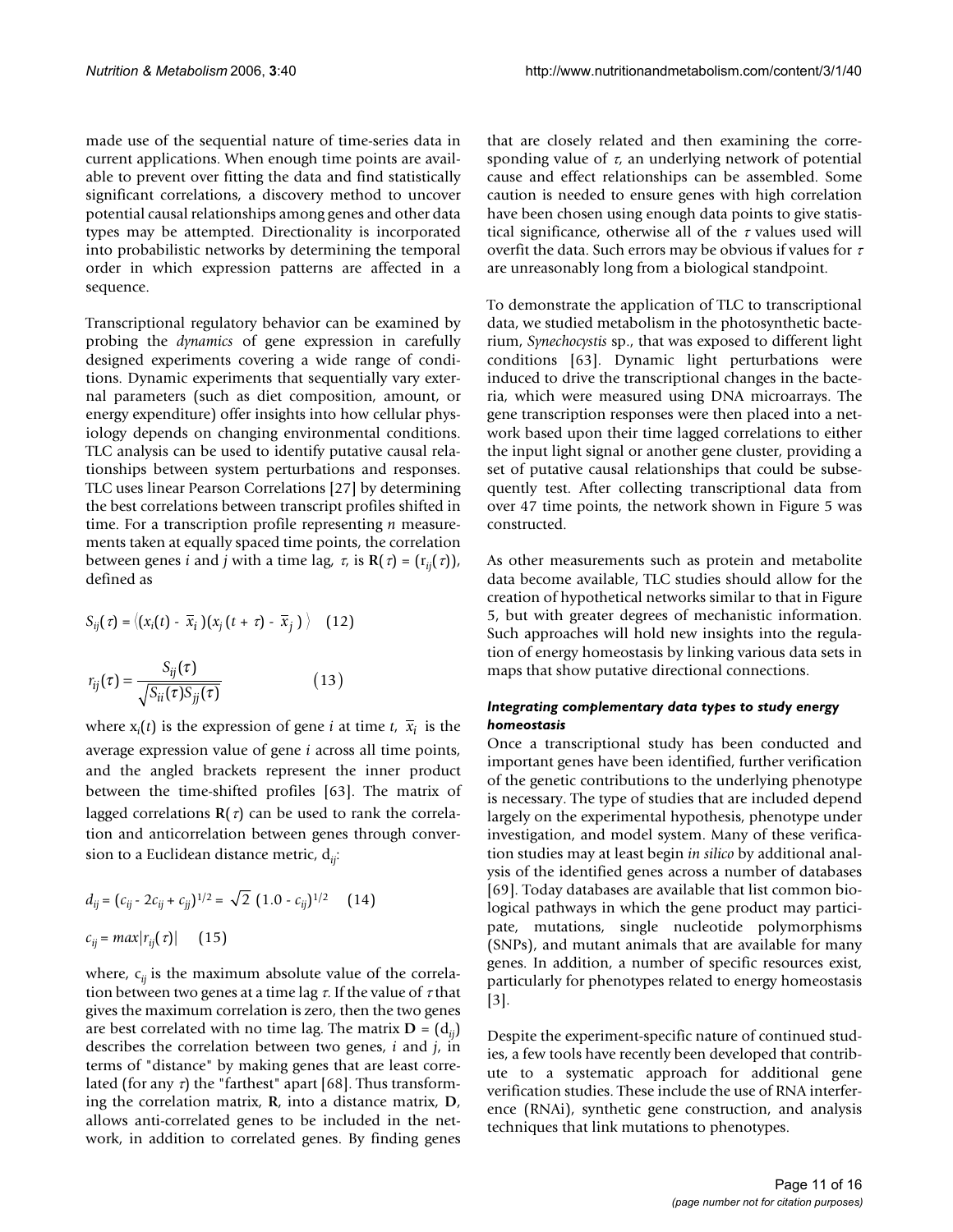

# **Figure 5** Generaction network derived from time lagged correlation analysis using generation analysis using gene

Gene interaction network derived from time lagged correlation analysis using gene transcription data. Solid lines represent gene groups with correlation at the indicated time lag, while broken lines represent gene groups that are anticorrelated. The final network comprises 50 gene groups containing 259 genes.

One of the most effective ways to investigate how a gene influences a phenotype is to disrupt or eliminate the gene product and then observe changes in the phenotype. Although *in vivo* manipulation of genes can be very time consuming and high-through put evaluation is currently prohibitive for most laboratories, RNAi has been effectively used to silence genes and generate "functional" gene knock-outs in cellular models [2,70] and whole animals [71-73]. RNAi can therefore be used to screen loss of function gene effects on phenotypes of interest.

RNAi works by transfecting cells with double stranded RNAs. Delivery of the RNA may be transient, relying on direct transfection of synthesized RNAs, or stable, by transfecting viral vectors that expression double stranded

RNAs [74]. Once inside the cell, the double stranded RNA activates a protein catalyzed pathway through which specific natively transcribed RNAs are degraded or not translated [75]. RNAi has already been employed in numerous investigations that study energy homeostasis [76-79]. When combined with microarray experiments, RNAi can be used to rapidly screen individual or groups of genes that are identified in the analysis. For example, the gene network described in Figure 5 postulates a number of activation (solid lines in the figures) and repressive relationships (dotted lines in the figures). Genes that reside in group 5, which are proposed to activate genes in groups 39 and 41, can be silenced iteratively in subsequent experiments and the network reconfigured to see if gene membership in the network remains the same and whether the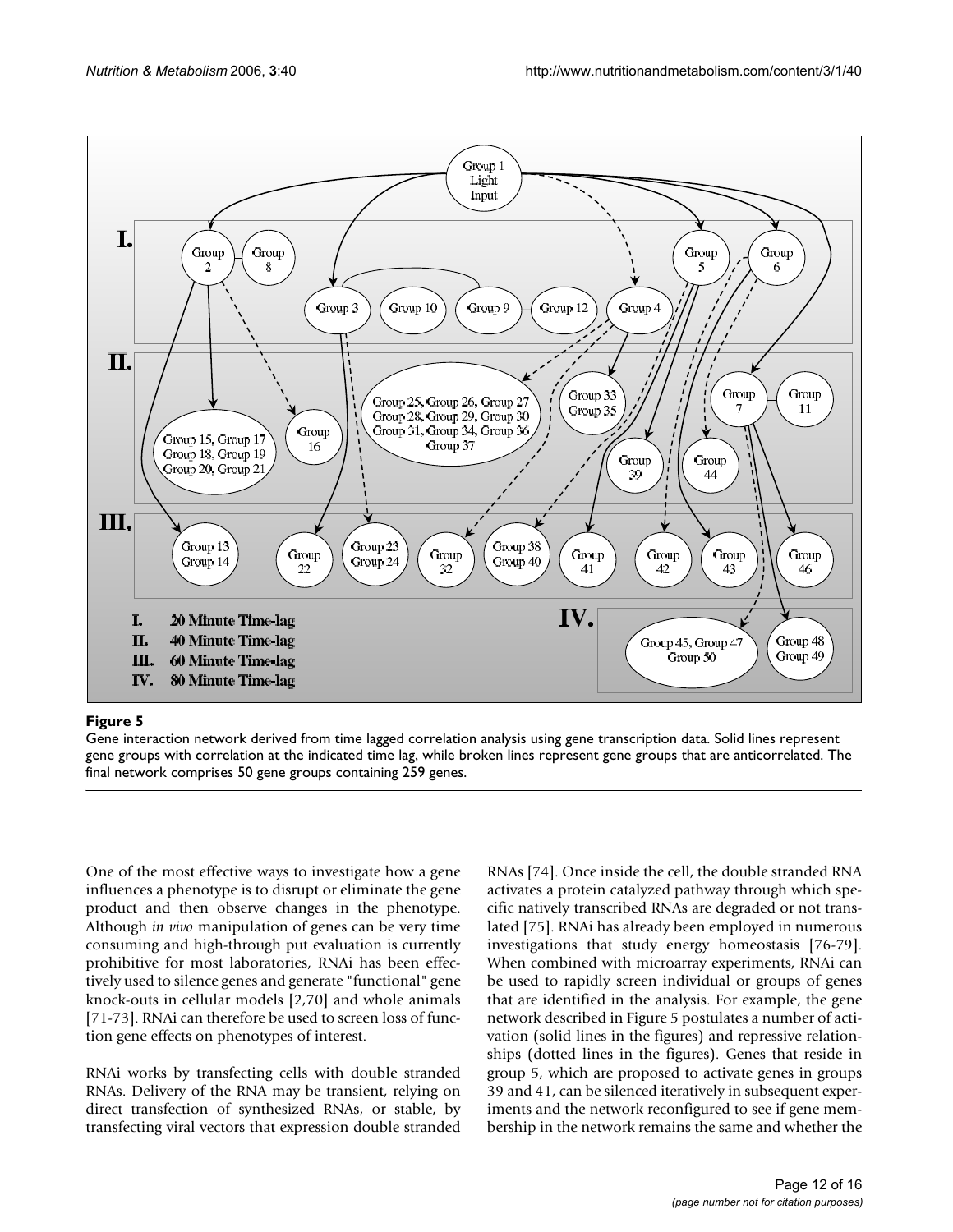genes in groups 39 and 41 are not activated in response to silencing of genes in group 5 (as is proposed by the figure).

Experiments using RNAi based screening can be conducted in a high-through put manner in cellular systems and some more complex experimental models [80,81]. In our laboratory we rapidly screened 15 overexpressed genes for their effects on hepatic insulin resistance using a combinatorial approach in which genes are silenced simultaneously as described in Figure 6. Using this strategy we were able to identify three genes that had an effect on hepatic glucose output in primary cells using seven experiments as opposed to 15 (unpublished data). While a powerful tool for rapidly finding relevant genes, it must be practiced with some care: interactions that occur from silencing genes simultaneously may be hidden and difficult to detect. Despite the drawbacks, this approach sacrifices detailed observations on all individual effects for rapid screening, which is often preferred if the gene set under investigation is large.

Similarly, modern gene synthesis provides a complementary approach to gene silencing by enabling overexpression studies. Again referring to Figure 5, repression of group 4 genes appears to subsequently activate group 33 and group 35 genes. In this case the relationship could be tested by synthesizing expression vectors for the genes



#### **Figure 6**

Combinatorial siRNA screening strategy for 15 genes. Using this approach the primary effects of a single gene could be discovered using a limited number of experiments. In this case cells were exposed to groups of siRNAs, as opposed to individual sequences. In this example, siRNA groups highlighted in gray have the primary effect on the phenotype, which can be mapped down to the single gene, either *gene B* or *gene C*, using a binary search.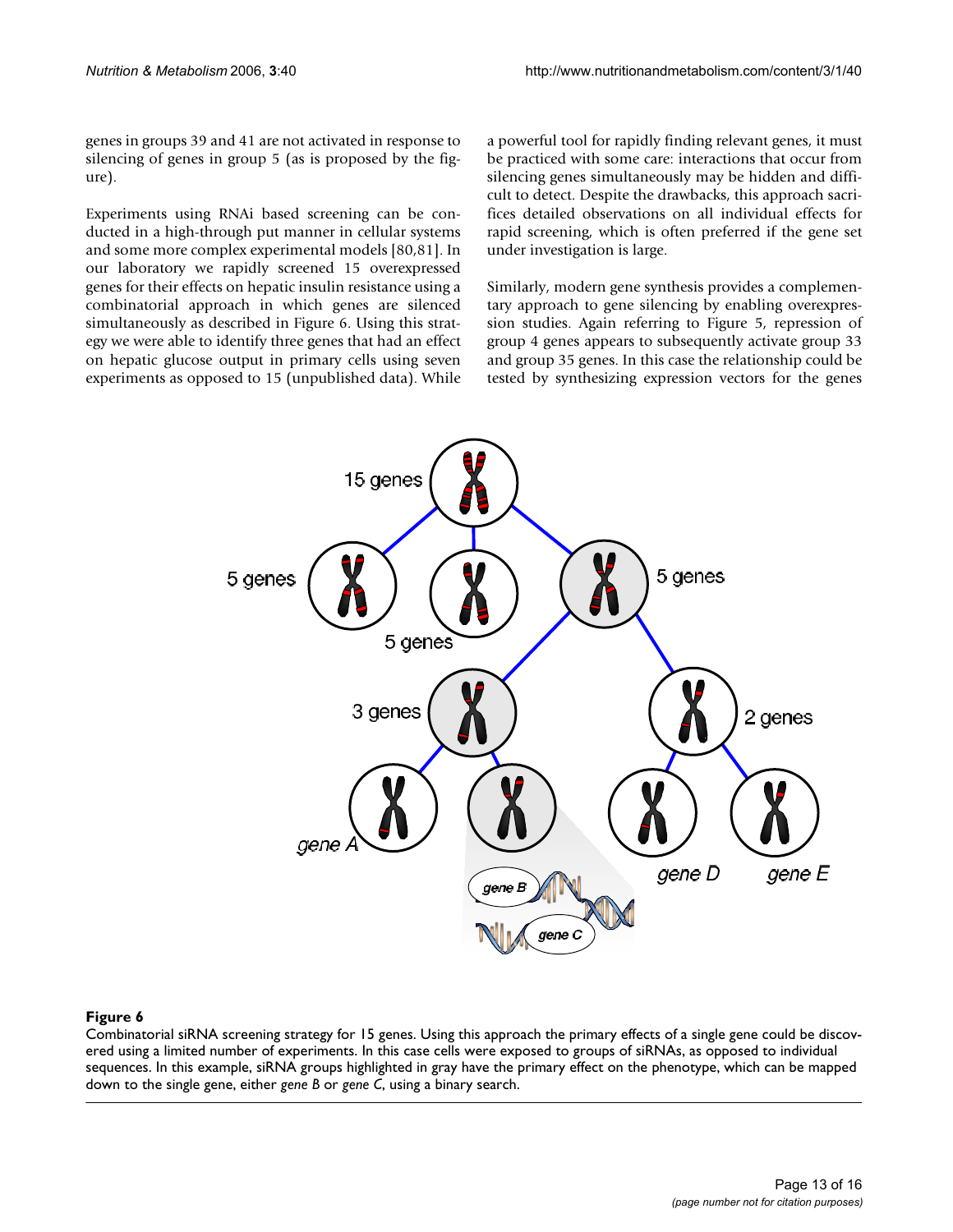within group 4 and seeing if their overexpression leads to continued repression of genes in groups 33 and 35 under the same experimental conditions.

Gene synthesis has a number of other useful applications. Another strategy for investigating cellular network architecture would be to overexpress transcription factors that are hypothesized to drive transcription of an identified cluster of genes. In this type of experiment, one would look to see which genes in the cluster were up-regulated in the presence of transcription factor overexpression. Additionally, gene synthesis could be used to study the effects of various mutants, and characterize recombinant proteins *in vitro* to determine how mutations affect their biochemistry. Because the cost of gene synthesis has rapidly decreased in recent years [82,83], these types of experiments are becoming more amenable for most laboratories to perform.

Finally, in the 1990's it became possible to systematically map quantitative trait loci (QTLs) and over 2,000 different QTLs have been identified in a range of rodent phenotypes including obesity [84,85] and diabetes [86]. Despite the improving feasibility of association studies [4], linkage studies [5], admixture studies and others that can identify QTLs, less than 1% of these QTLs have been characterized at the molecular level [87]; that is, an important region of the genome has been identified, but the actual gene(s) or genetic element (s) contributing to the QTL remain unknown.

The value of QTL analysis to discovering disease genes is in reducing the region of the genome under investigation. Once this has been done, other techniques such as DNA sequencing, array based SNP identification, positional cloning, and transgenic knockouts can be used to search for genes within the identified locus. By the end of 2001, this approach had resulted in the discovery of 29 disease genes, eight of which were involved in diabetes or obesity [88]. Genes discovered through QTL analysis are often highly penetrant (Penetrance is the number of individuals within a population that have a specific genotype and the corresponding phenotype), with a large effect size (Effect size is the amount, or percentage, of phenotypic variation that is attributable to a QTL). This is a major drawback to finding all relevant genes to a particular phenotype through QTL analysis alone. QTL analysis requires time consuming experiments and a large number of samples: 1,000 animals will only map a QTL contributing 5% of the phenotype variation onto a 10 centimorgan (cM) interval with 50% power [89]. Because it is a mapping technique, the gene or genetic element must still be identified, which can be challenging particularly if the element is relatively small (with low information content) or resides is a region with many polymorphisms.

Combining QTL analysis with DNA microarray results is a complementary approach that has already resulted in the identification of two disease-related genes [88], one of which is involved in insulin-mediated glucose uptake in rats [90]. Cross-referencing genes identified in microarray experiments with genomic regions identified in QTL studies may help single out specific genes for more detailed work. Considering DNA microarray analysis does not necessarily require 100's of samples, combining these results with QTL analysis and other techniques such as multiple linear regression [91], which relate genomic regions or SNPs to phenotypes of interest, promises to further our understanding of the genetic regulation of energy homeostasis.

# **Conclusion**

Effectively employing genome scale technologies, such as DNA microarrays, has thus far provided unique challenges in experimental design, data analysis, and data integration. Many of these problems are particularly challenging for clinical researchers who would like to incorporate larger amounts of molecular data into their investigations, but have not previously dealt with multivariate problems at a similar scale. DNA microarrays, when used in carefully designed experiments can enable systems identification and gene discovery, which is critical to defining the molecular basis of energy homeostasis. Combining this technology with other complementary methods of analysis and experimental tools should help define the most relevant molecular pathways and holds the promise of providing new clinical insights.

## **Competing interests**

The author(s) declare that they have no competing interests.

## **Authors' contributions**

RMR wrote this manuscript.

#### **Acknowledgements**

I would like to thank Dr. Brian Baynes of Codon Devices and Dr. Erica Evans of GPC Biotech, for their reviews of the manuscript and valuable insights.

#### **References**

- 1. Friedman JM: **[A War on Obesity, Not the Obese.](http://www.ncbi.nlm.nih.gov/entrez/query.fcgi?cmd=Retrieve&db=PubMed&dopt=Abstract&list_uids=12574619)** *Science* 2003, **299:**856-858.
- 2. Raab RM, Tyo K, Stephanopoulos G: *Metabolic Engineering, Volume 100 of Advances in Biochemical Engineering and Biotechnology* Berlin, Heidelberg: Springer-Verlag; 2005.
- 3. Perusse L, Rankinen T, Zuberi A, Chagnon YC, Weisnagel SJ, Argyropoulos G, Walts B, Snyder EE, Bouchard C: **[The Human Obesity](http://www.ncbi.nlm.nih.gov/entrez/query.fcgi?cmd=Retrieve&db=PubMed&dopt=Abstract&list_uids=15833932)** [Gene Map: The 2004 Update.](http://www.ncbi.nlm.nih.gov/entrez/query.fcgi?cmd=Retrieve&db=PubMed&dopt=Abstract&list_uids=15833932) **13(3):**381-490.
- 4. Hirschhorn JN, Daly MJ: **[Genome-Wide Association Studies for](http://www.ncbi.nlm.nih.gov/entrez/query.fcgi?cmd=Retrieve&db=PubMed&dopt=Abstract&list_uids=15716906) [Common Diseases and Complex Traits.](http://www.ncbi.nlm.nih.gov/entrez/query.fcgi?cmd=Retrieve&db=PubMed&dopt=Abstract&list_uids=15716906)** *Nature Reviews Genetics* 2005, **6:**95-108.
- 5. Lander ES, Botstein D: **[Mapping Mendelian Factors Underlying](http://www.ncbi.nlm.nih.gov/entrez/query.fcgi?cmd=Retrieve&db=PubMed&dopt=Abstract&list_uids=2563713) [Quantitative Traits Using RFLP Linkage Maps.](http://www.ncbi.nlm.nih.gov/entrez/query.fcgi?cmd=Retrieve&db=PubMed&dopt=Abstract&list_uids=2563713)** *Genetics* 1989, **121:**185-199.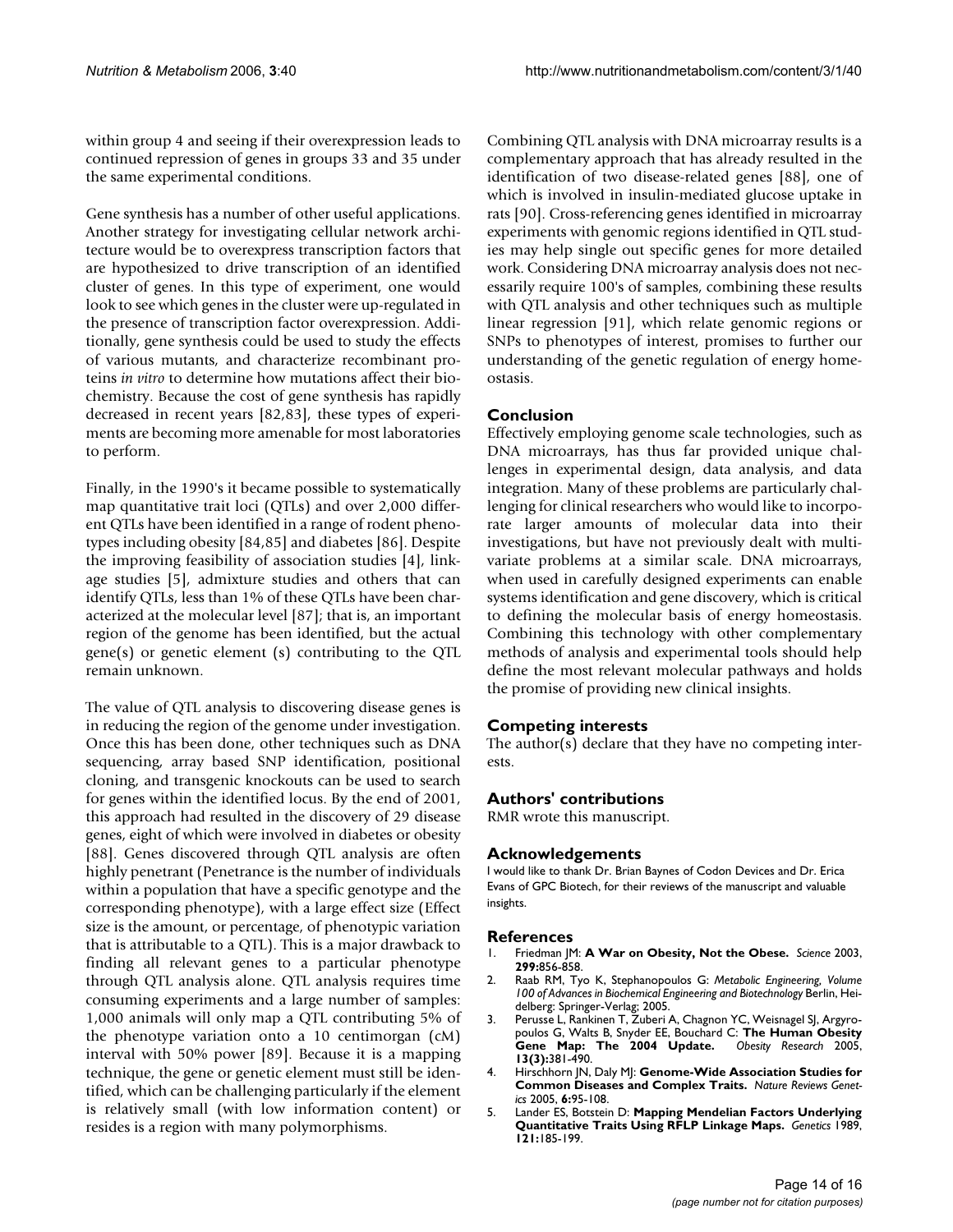- 6. Surwit R, Kuhn C, Cochrane C, McCubbin J, Feinglos M: **[Diet](http://www.ncbi.nlm.nih.gov/entrez/query.fcgi?cmd=Retrieve&db=PubMed&dopt=Abstract&list_uids=3044882)[induced Type II Diabetes in C57BL/6J Mice.](http://www.ncbi.nlm.nih.gov/entrez/query.fcgi?cmd=Retrieve&db=PubMed&dopt=Abstract&list_uids=3044882)** *Diabetes* 1988, **37(9):**1163-1167.
- 7. Parekh P, Petro A, Tiller J, Feinglos M, Surwit R: **[Reversal of Diet](http://www.ncbi.nlm.nih.gov/entrez/query.fcgi?cmd=Retrieve&db=PubMed&dopt=Abstract&list_uids=9751238)[induced Obesity and Diabetes in C57BL/6J Mice.](http://www.ncbi.nlm.nih.gov/entrez/query.fcgi?cmd=Retrieve&db=PubMed&dopt=Abstract&list_uids=9751238)** *Metabolism* 1998, **47(9):**1089-1096.
- 8. Bullen JW Jr, Ziotopoulou M, Ungsunan L, Misra J, Alevizos I, Kokkotou E, Maratos-Flier E, Stephanopoulos G, Mantzoros CS: **Shortterm Resistance to Diet-Induced Obesity in A/J Mice is Not Associated with Regulation of Hypothalamic Neuropeptides.** *American Journal of Physiology: Endocrinology and Metabolism* 2004 in press.
- 9. Raab RM: **Genomic Analysis of Hepatic Insulin Resistance.** In *PhD dissertation* Massachusetts Institute of Technology, Department of Chemical Engineering; 2005.
- 10. Chen G, Gharib T, Huang C, Taylor J, Misek D, Kardia S, Giordano T, Iannettoni M, Orringer M, Hanash S, Beer D: **Discordant Protein and mRNA Expression in Lung Adenocarcinomas.** *Molecular & Cellular Proteomics* 2002, **1:**304-313.
- 11. Gygi S, Rochon Y, Franza B, Aebersold R: **Correlation Between Protein and mRNA in Yeast.** *Molecular and Cellular Biology* 1999, **19(3):**1720-1730.
- 12. Schena M, Shalon D, Davis RW, Brown PO: **[Quantitative Monitor](http://www.ncbi.nlm.nih.gov/entrez/query.fcgi?cmd=Retrieve&db=PubMed&dopt=Abstract&list_uids=7569999)[ing of Gene Expression Patterns with a Complementary](http://www.ncbi.nlm.nih.gov/entrez/query.fcgi?cmd=Retrieve&db=PubMed&dopt=Abstract&list_uids=7569999) [DNA Microarray.](http://www.ncbi.nlm.nih.gov/entrez/query.fcgi?cmd=Retrieve&db=PubMed&dopt=Abstract&list_uids=7569999)** *Science* 1995, **270:**467-470.
- 13. Lockhart D, Dong H, Byrne M, Follettie M, Gallo M, Chee M, Mittman M, Wang C, Kobayashi M, Horton H, Brown E: **[Expression Moni](http://www.ncbi.nlm.nih.gov/entrez/query.fcgi?cmd=Retrieve&db=PubMed&dopt=Abstract&list_uids=9634850)[toring by Hybridization to High-Density Oligonucleotide](http://www.ncbi.nlm.nih.gov/entrez/query.fcgi?cmd=Retrieve&db=PubMed&dopt=Abstract&list_uids=9634850) [Arrays.](http://www.ncbi.nlm.nih.gov/entrez/query.fcgi?cmd=Retrieve&db=PubMed&dopt=Abstract&list_uids=9634850)** *Nature Biotechnology* 1996, **14(13):**1675-1680.
- 14. **Web-site A** *URL* 2005 [[http://www.affymetrix.com/products/arrays/](http://www.affymetrix.com/products/arrays/specific/hgu133.affx) specific/hgu | 33.affx]
- 15. Kuo W, Jenssen T, Butte A, Ohno-Machado L, Kohane I: **[Analysis of](http://www.ncbi.nlm.nih.gov/entrez/query.fcgi?cmd=Retrieve&db=PubMed&dopt=Abstract&list_uids=11934739) [Matched mRNA Measurements From Two Different Micro](http://www.ncbi.nlm.nih.gov/entrez/query.fcgi?cmd=Retrieve&db=PubMed&dopt=Abstract&list_uids=11934739)[array Technologies.](http://www.ncbi.nlm.nih.gov/entrez/query.fcgi?cmd=Retrieve&db=PubMed&dopt=Abstract&list_uids=11934739)** *Bioinformatics* 2002, **18(3):**405-412.
- 16. Hegde P, Qi R, Abernathy K, Gay C, Dharap S, Gaspard R, Earle-Hughes J, Snesrud E, Lee N, Quackenbush J: **[A Concise Guide to](http://www.ncbi.nlm.nih.gov/entrez/query.fcgi?cmd=Retrieve&db=PubMed&dopt=Abstract&list_uids=10997270) [cDNA Microarray Analysis.](http://www.ncbi.nlm.nih.gov/entrez/query.fcgi?cmd=Retrieve&db=PubMed&dopt=Abstract&list_uids=10997270)** *Biotechniques* 2000, **29(3):**548-563.
- 17. Shalon D, Smith S, Brown P: **[A DNA Microarray System for Ana](http://www.ncbi.nlm.nih.gov/entrez/query.fcgi?cmd=Retrieve&db=PubMed&dopt=Abstract&list_uids=8796352)[lyzing Complex DNA Samples using Two-Color Fluorescent](http://www.ncbi.nlm.nih.gov/entrez/query.fcgi?cmd=Retrieve&db=PubMed&dopt=Abstract&list_uids=8796352) [Probe Hybridization.](http://www.ncbi.nlm.nih.gov/entrez/query.fcgi?cmd=Retrieve&db=PubMed&dopt=Abstract&list_uids=8796352)** *Genome Research* 1996, **6:**639-645.
- Southern EM: DNA Arrays, Methods and Protocols, Volume 170 of Meth*ods in Molecular Biology chap. DNA Microarrays: History and Overview* Totowa, NJ: Humana Press; 2001:1-15.
- 19. Watson A, Mazumder A, Stewart M, Balasubramanian S: **[Technol](http://www.ncbi.nlm.nih.gov/entrez/query.fcgi?cmd=Retrieve&db=PubMed&dopt=Abstract&list_uids=9889134)[ogy for Microarray Analysis of Gene Expression.](http://www.ncbi.nlm.nih.gov/entrez/query.fcgi?cmd=Retrieve&db=PubMed&dopt=Abstract&list_uids=9889134)** *Current Opinion in Biotechnology* 1998, **9:**609-614.
- 20. **MIT BioMicro Center: BioFabrication Protocols** [\[http://biom](http://biomicro.mit.edu/forms/biofabmanual.pdf) [icro.mit.edu/forms/biofabmanual.pdf](http://biomicro.mit.edu/forms/biofabmanual.pdf)]
- 21. **Microarrays.org, a public source of protocols and software hosted by the University of California, San Francisco** [[http:/](http://www.microarrays.org/index.html) [/www.microarrays.org/index.html](http://www.microarrays.org/index.html)]
- 22. **The Institute for Genomic Research** [[http://www.tigr.org/tdb/](http://www.tigr.org/tdb/microarray/) [microarray/](http://www.tigr.org/tdb/microarray/)]
- 23. **Patrick Brown's laboratory at Stanford University** [[http://](http://cmgm.stanford.edu/pbrown/mguide/index.html) [cmgm.stanford.edu/pbrown/mguide/index.html\]](http://cmgm.stanford.edu/pbrown/mguide/index.html)
- 24. **The Whitehead Institute for Microarray Technology** [[http://](http://www.wi.mit.edu/CMT/Microarrayhome.html) [www.wi.mit.edu/CMT/Microarrayhome.html](http://www.wi.mit.edu/CMT/Microarrayhome.html)]
- 25. Nadon R, Shoemaker J: **[Statistical Issues with Microarrays:](http://www.ncbi.nlm.nih.gov/entrez/query.fcgi?cmd=Retrieve&db=PubMed&dopt=Abstract&list_uids=12047952) [Processing and Analysis.](http://www.ncbi.nlm.nih.gov/entrez/query.fcgi?cmd=Retrieve&db=PubMed&dopt=Abstract&list_uids=12047952) 18(5):**265-271.
- 26. Tseng G, Oh M, Rohlin L, Liao J, Wong W: **[Issues in cDNA Micro](http://www.ncbi.nlm.nih.gov/entrez/query.fcgi?cmd=Retrieve&db=PubMed&dopt=Abstract&list_uids=11410663)[array Analysis: Quality Filtering, Channel Normailzation,](http://www.ncbi.nlm.nih.gov/entrez/query.fcgi?cmd=Retrieve&db=PubMed&dopt=Abstract&list_uids=11410663) [Models of Variations and Assessment of Gene Effects.](http://www.ncbi.nlm.nih.gov/entrez/query.fcgi?cmd=Retrieve&db=PubMed&dopt=Abstract&list_uids=11410663)** *Nucleic Acids Research* 2001, **29(12):**2549-2557.
- 27. Kuruvilla EG, Park PJ, Schreiber SL: **Vector Algebra in the Analysis of Genome-wide Expression Data.** *Genome Biology* 2002, **3(3):**0011.1-0011.11.
- 28. Quackenbush J: **[Computational Analysis of Microarray Data.](http://www.ncbi.nlm.nih.gov/entrez/query.fcgi?cmd=Retrieve&db=PubMed&dopt=Abstract&list_uids=11389458)** *Nature Reviews Genetics* 2001, **2(6):**418-427.
- 29. Black M, Doerge R: **[Calculation of the Minimum Number of](http://www.ncbi.nlm.nih.gov/entrez/query.fcgi?cmd=Retrieve&db=PubMed&dopt=Abstract&list_uids=12490445) [Replicate Spots Required for Detection of Significant Gene](http://www.ncbi.nlm.nih.gov/entrez/query.fcgi?cmd=Retrieve&db=PubMed&dopt=Abstract&list_uids=12490445) [Expression Fold Change in Microarray Experiments.](http://www.ncbi.nlm.nih.gov/entrez/query.fcgi?cmd=Retrieve&db=PubMed&dopt=Abstract&list_uids=12490445)** *Bioinformatics* 2002, **18(12):**1609-1616.
- 30. Kerr M, Churchill G: **[Experimental Design for Gene Expression](http://www.ncbi.nlm.nih.gov/entrez/query.fcgi?cmd=Retrieve&db=PubMed&dopt=Abstract&list_uids=12933549) [Microarrays.](http://www.ncbi.nlm.nih.gov/entrez/query.fcgi?cmd=Retrieve&db=PubMed&dopt=Abstract&list_uids=12933549)** *Biostatistics* 2001, **2:**183-201.
- 31. Kerr M, Churchill G: **A Statistical Design and the Analysis of** Gene Expression Microarrays. **77:**123-128.
- 32. Yang Y, Speed T: **[Design Issues for cDNA Microarray Experi](http://www.ncbi.nlm.nih.gov/entrez/query.fcgi?cmd=Retrieve&db=PubMed&dopt=Abstract&list_uids=12154381)[ments.](http://www.ncbi.nlm.nih.gov/entrez/query.fcgi?cmd=Retrieve&db=PubMed&dopt=Abstract&list_uids=12154381)** *Nature Reviews Genetics* 2002, **3:**579-588.
- 33. Kamimura R: **Application of Multivariate Statistics to Fermentation Database Mining.** In *PhD thesis* Massachusetts Institute of Technology; 1997.
- 34. Thomas JG, Olson JM, Tapscott SJ, Zhao LP: **[An Efficient and](http://www.ncbi.nlm.nih.gov/entrez/query.fcgi?cmd=Retrieve&db=PubMed&dopt=Abstract&list_uids=11435405) Robust Statistical Modeling Approach to Discover Differen[tially Expressed Genes using Genomic Expression Profiles.](http://www.ncbi.nlm.nih.gov/entrez/query.fcgi?cmd=Retrieve&db=PubMed&dopt=Abstract&list_uids=11435405)** *Genome Research* 2001, **11:**1227-1236.
- 35. Welch B: **The Generalization of Student's Problem When Several Populations are Involved.** *Biometrika* 1947, **34:**28-35.
- 36. Hochberg Y: **A Sharper Bonferroni Procedure for Multiple Tests of Significance.** *Biometrika* 1988, **75:**800-803.
- 37. Dillon WR, Goldstein M: *Multivariate Analysis: Methods and Applications* New York: John Wiley & Sons; 1984.
- 38. Hwang D, Schmitt WA, Stephanopoulos G, Stephanopoulos G: **[Determination of Minimum Sample Size and Discriminatory](http://www.ncbi.nlm.nih.gov/entrez/query.fcgi?cmd=Retrieve&db=PubMed&dopt=Abstract&list_uids=12217910) [Expression Patterns.](http://www.ncbi.nlm.nih.gov/entrez/query.fcgi?cmd=Retrieve&db=PubMed&dopt=Abstract&list_uids=12217910)** *Bioinformatics* 2002, **18:**1184-1193.
- 39. Johnson R, Wichern D: *Applied Multivariate Statistical Analysis* Englewood Cliffs, New Jersey: Prentice Hall; 1992.
- 40. WS Jr: **Extracting Transcriptional Regulatory Information from DNA Microarray Expression Data.** In *PhD thesis* Massachusetts Institute of Technology; 2000.
- 41. Stephanopoulos G, Hwang D, Schmitt WA, Misra J, Stephanopoulos G: **[Mapping Physiological States from Microarray Expression](http://www.ncbi.nlm.nih.gov/entrez/query.fcgi?cmd=Retrieve&db=PubMed&dopt=Abstract&list_uids=12176828) [Measurements.](http://www.ncbi.nlm.nih.gov/entrez/query.fcgi?cmd=Retrieve&db=PubMed&dopt=Abstract&list_uids=12176828)** *Bioinformatics* 2002, **18(8):**1054-1063.
- 42. Raab RM, Bullen J, Kelleher J, Mantzoros C, Stephanopoulos G: **Regulation of Mouse Hepatic Genes in Response to Diet Induced Obesity, Insulin Resistance and Fasting.** *Nutrition & Metabolism* 2005, **2:**15.
- 43. Alter O, Brown PO, Botstein D: **Singular Value Decomposition for Genome-wide Expression Data Processing and Modeling.** *Proceedings of the National Academy of Sciences – USA* 2000, **97(18):**10101-10106.
- 44. Misra J, Schmitt W, Hwang D, Hsiao L, Gullans S, Stephanopoulos G: **[Interactive Exploration of Microarray Expression Patterns in](http://www.ncbi.nlm.nih.gov/entrez/query.fcgi?cmd=Retrieve&db=PubMed&dopt=Abstract&list_uids=12097349)**<br>**a** Reduced Dimensional Space. Genome Research 2002, [a Reduced Dimensional Space.](http://www.ncbi.nlm.nih.gov/entrez/query.fcgi?cmd=Retrieve&db=PubMed&dopt=Abstract&list_uids=12097349) **12:**1112-1120.
- 45. Golub G, Pereya V: **Separable Nonlinear Least Squares: the Variable Projection Method and Its Applications.** *Inverse Problems* 2003, **19:**R1-R26.
- 46. Rosipal R, Trejo L, Matthews B: **Kernel PLS-SVC for Linear and Nonlinear Classification.** *Proceedings of the Twentieth International Conference on Machine Learning, Washington, DC* 2003.
- 47. Eisen M, Spellman P, Brown P, Botstein D: **Cluster Analysis and Display of Genome-Wide Expression Patterns.** *Proceedings of the National Academies of Science – USA* 1998, **95(25):**14863-14868.
- Sabatti C, Rohlin L, Oh M, Liao |: [Co-Expression Pattern from](http://www.ncbi.nlm.nih.gov/entrez/query.fcgi?cmd=Retrieve&db=PubMed&dopt=Abstract&list_uids=12087173) **[DNA Microarray Experiments as a Tool for Operon Predic](http://www.ncbi.nlm.nih.gov/entrez/query.fcgi?cmd=Retrieve&db=PubMed&dopt=Abstract&list_uids=12087173)[tion.](http://www.ncbi.nlm.nih.gov/entrez/query.fcgi?cmd=Retrieve&db=PubMed&dopt=Abstract&list_uids=12087173)** *Nucleic Acids Research* 2002, **30(13):**2886-2893.
- 49. Wong M, Raab R, Rigoutsos I, Stephanopoulos G, Kelleher J: **[Meta](http://www.ncbi.nlm.nih.gov/entrez/query.fcgi?cmd=Retrieve&db=PubMed&dopt=Abstract&list_uids=14612591)bolic and Transcriptional Patterns Accompanying [Glutamine Depletion and Repletion in Mouse Hepatoma](http://www.ncbi.nlm.nih.gov/entrez/query.fcgi?cmd=Retrieve&db=PubMed&dopt=Abstract&list_uids=14612591) [Cells: A Model for Physiological Regulatory Networks.](http://www.ncbi.nlm.nih.gov/entrez/query.fcgi?cmd=Retrieve&db=PubMed&dopt=Abstract&list_uids=14612591)** *Physiological Genomics* 2004, **16:**247-255.
- 50. Quackenbush J: **[Microarray Data Normalization and Transfor](http://www.ncbi.nlm.nih.gov/entrez/query.fcgi?cmd=Retrieve&db=PubMed&dopt=Abstract&list_uids=12454644)[mation.](http://www.ncbi.nlm.nih.gov/entrez/query.fcgi?cmd=Retrieve&db=PubMed&dopt=Abstract&list_uids=12454644)** *Nature Genetics* 2002, **32:**496-501.
- 51. Yang Y, Dudoit S, Luu P, Lin D, Peng V, Ngai J, Speed T: **[Normaliza](http://www.ncbi.nlm.nih.gov/entrez/query.fcgi?cmd=Retrieve&db=PubMed&dopt=Abstract&list_uids=11842121)tion for cDNA Microarray Data: A Robust Composite [Method Addressing Single and Multiple Slide Systematic](http://www.ncbi.nlm.nih.gov/entrez/query.fcgi?cmd=Retrieve&db=PubMed&dopt=Abstract&list_uids=11842121) [Variation.](http://www.ncbi.nlm.nih.gov/entrez/query.fcgi?cmd=Retrieve&db=PubMed&dopt=Abstract&list_uids=11842121)** *Nucleic Acids Research* 2002, **30(4):**e15.
- 52. Datta S, Datta S: **[Comparisons and Validation of Statistical](http://www.ncbi.nlm.nih.gov/entrez/query.fcgi?cmd=Retrieve&db=PubMed&dopt=Abstract&list_uids=12611800) [Clustering Techniques for Microarray Gene Expression](http://www.ncbi.nlm.nih.gov/entrez/query.fcgi?cmd=Retrieve&db=PubMed&dopt=Abstract&list_uids=12611800) [Data.](http://www.ncbi.nlm.nih.gov/entrez/query.fcgi?cmd=Retrieve&db=PubMed&dopt=Abstract&list_uids=12611800)** *Bioinformatics* 2003, **19(4):**459-466.
- 53. Gasch A, Eisen M: **Exploring the Conditional Coregulation of Yeast Gene Expression through Fuzzy K-Means Clustering.** *Genome Biology* 2002, **3(11):**0059.1.
- 54. Theilhaber J, Connolly T, Roman-Roman S, Bushnell S, Jackson A, Call K, Garcia T, Baron R: **[Finding Genes in the C2C12 Osteogenic](http://www.ncbi.nlm.nih.gov/entrez/query.fcgi?cmd=Retrieve&db=PubMed&dopt=Abstract&list_uids=11779842) [Pathway by K-nearest-neighbor Classification of Expression](http://www.ncbi.nlm.nih.gov/entrez/query.fcgi?cmd=Retrieve&db=PubMed&dopt=Abstract&list_uids=11779842) [Data.](http://www.ncbi.nlm.nih.gov/entrez/query.fcgi?cmd=Retrieve&db=PubMed&dopt=Abstract&list_uids=11779842)** *Genome Research* 2002, **12:**165-76.
- 55. Tamayo P, Slonim D, Mesirov J, Zgu J, Kitareewan Q, Dmitrovsky S, Lander E, Golub T: **Interpreting Patterns of Gene Expression**